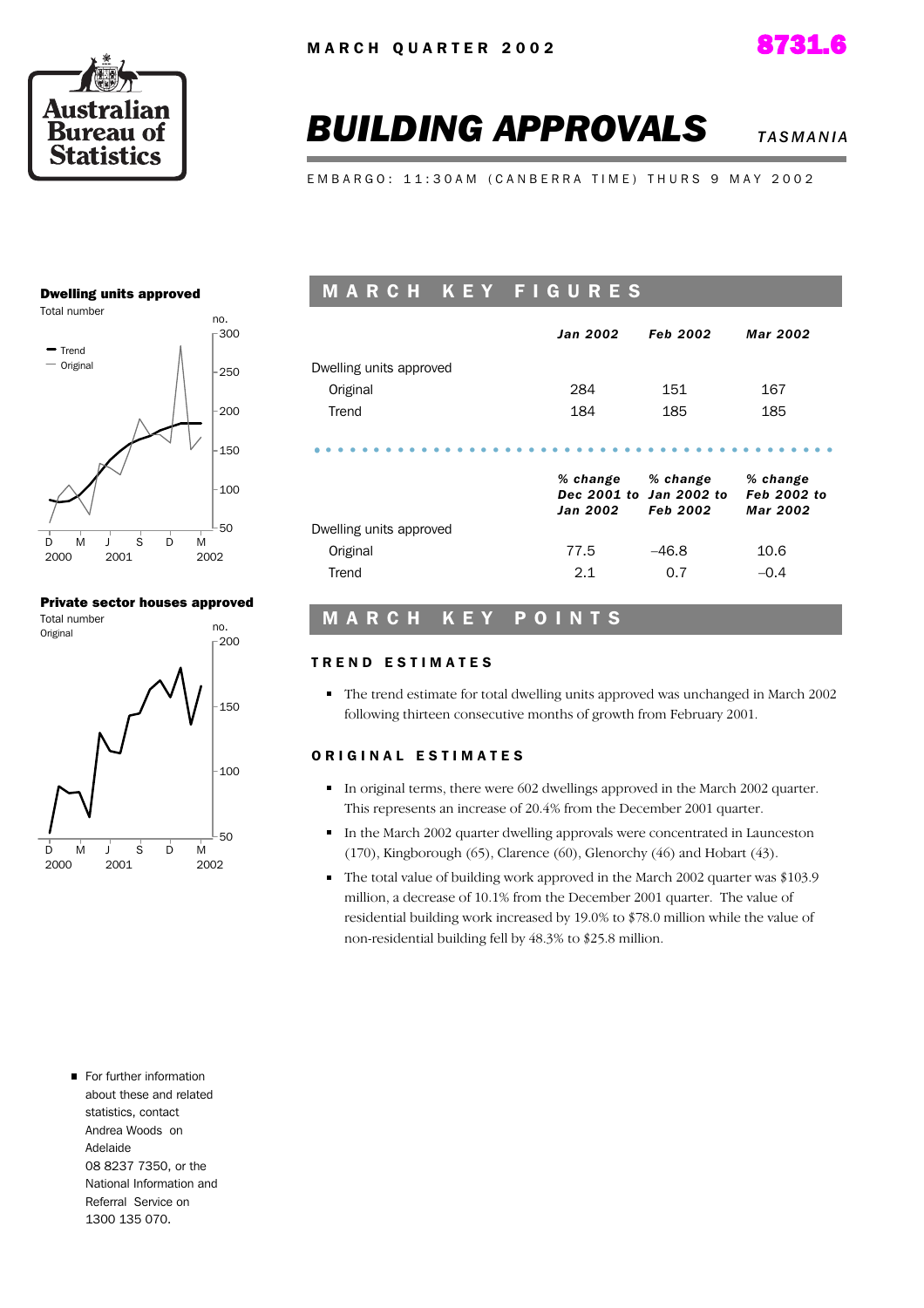# N O T E S

| FORTHCOMING ISSUES     | <b>ISSUE</b>                                                                                                                                                                                                                                                                                                                           | RELEASE DATE                                                                                                                                                                                                                                                  |  |  |  |  |
|------------------------|----------------------------------------------------------------------------------------------------------------------------------------------------------------------------------------------------------------------------------------------------------------------------------------------------------------------------------------|---------------------------------------------------------------------------------------------------------------------------------------------------------------------------------------------------------------------------------------------------------------|--|--|--|--|
|                        | June 2002                                                                                                                                                                                                                                                                                                                              | 6 August 2002                                                                                                                                                                                                                                                 |  |  |  |  |
|                        | September 2002                                                                                                                                                                                                                                                                                                                         | 7 November 2002                                                                                                                                                                                                                                               |  |  |  |  |
|                        |                                                                                                                                                                                                                                                                                                                                        |                                                                                                                                                                                                                                                               |  |  |  |  |
| CHANGES IN THIS ISSUE  | There are no changes in this issue.                                                                                                                                                                                                                                                                                                    |                                                                                                                                                                                                                                                               |  |  |  |  |
|                        |                                                                                                                                                                                                                                                                                                                                        |                                                                                                                                                                                                                                                               |  |  |  |  |
| DATA NOTES             | A special article on 'Average Value of New Houses' in the years 1987-88 to 2000-01 was<br>included in the March 2002 issue of 'Building Approvals Australia' (ABS Cat. no.<br>8731.0). This article is available from the ABS website at www.abs.gov.au. Go to the<br>'Australia Now' tab on the home page then select 'Construction'. |                                                                                                                                                                                                                                                               |  |  |  |  |
|                        | theme page includes information about:                                                                                                                                                                                                                                                                                                 | Information about ABS Building and Construction statistics and other related data is<br>now available from the 'Building and Construction Theme Page' on the ABS website<br>(click on the 'Themes' button and then click on 'Building and Construction'). The |  |  |  |  |
|                        | and hardcopy) and contact details;                                                                                                                                                                                                                                                                                                     | the Building and Construction Program's major papers and publications (electronic                                                                                                                                                                             |  |  |  |  |
|                        | each of our major data collections, and examples of uses of building and<br>٠<br>construction statistics;                                                                                                                                                                                                                              |                                                                                                                                                                                                                                                               |  |  |  |  |
|                        | issues of importance to providers and clients, including publication timetables;                                                                                                                                                                                                                                                       |                                                                                                                                                                                                                                                               |  |  |  |  |
|                        | ٠                                                                                                                                                                                                                                                                                                                                      | help for providers, including contact details and the survey dispatch timetables;                                                                                                                                                                             |  |  |  |  |
|                        | alternative sources of Australian building and construction data.                                                                                                                                                                                                                                                                      |                                                                                                                                                                                                                                                               |  |  |  |  |
|                        |                                                                                                                                                                                                                                                                                                                                        |                                                                                                                                                                                                                                                               |  |  |  |  |
| REVISIONS THIS QUARTER | There are no significant revisions this quarter.                                                                                                                                                                                                                                                                                       |                                                                                                                                                                                                                                                               |  |  |  |  |
|                        |                                                                                                                                                                                                                                                                                                                                        |                                                                                                                                                                                                                                                               |  |  |  |  |

Stevan R. Matheson Regional Director, Tasmania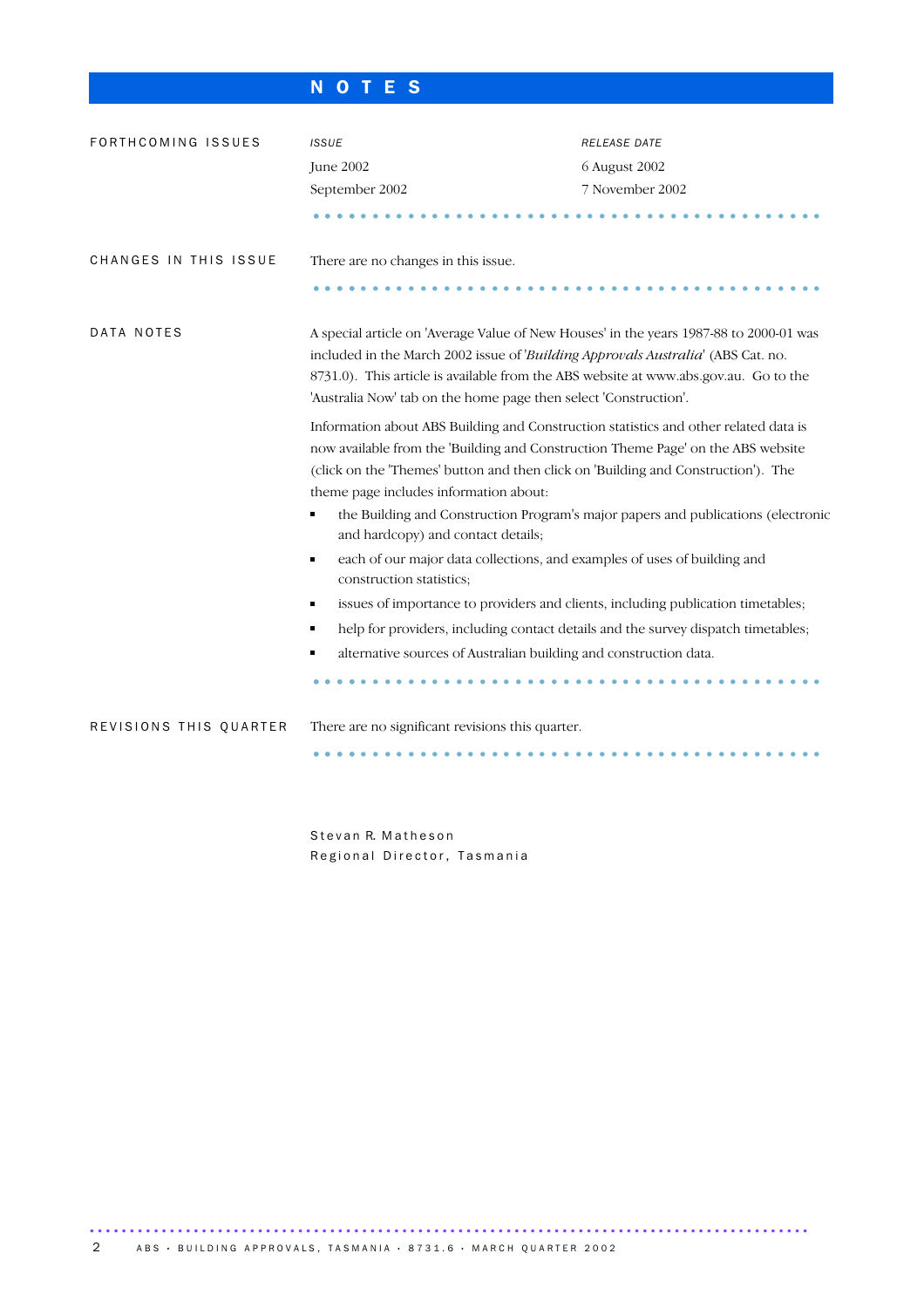

# **1** DWELLING UNITS APPROVED, Private and Public Sector .........................

|                        |                                  |                     | Alterations             |                           |                     |                 |              |
|------------------------|----------------------------------|---------------------|-------------------------|---------------------------|---------------------|-----------------|--------------|
|                        |                                  | New other           | and additions           |                           | Non-                | Total           |              |
|                        | New                              | residential         | to residential          |                           | residential         | dwelling        | Trend        |
| Period                 | houses                           | building            | buildings               | Conversion(a)             | building(a)         | units           | estimates    |
|                        |                                  |                     | PRIVATE SECTOR (Number) |                           |                     |                 |              |
|                        |                                  |                     |                         |                           |                     |                 |              |
| 1998-1999              | 1 2 9 6                          | 104                 | 6                       | $\overline{2}$            | 1                   | 1 4 0 9         | n.a.         |
| 1999-2000<br>2000-2001 | 1587<br>1 0 9 4                  | 224<br>70           | 19<br>3                 | 33<br>$\mathsf{O}\xspace$ | $\overline{2}$<br>0 | 1865<br>1 1 6 7 | n.a.<br>n.a. |
|                        |                                  |                     |                         |                           |                     |                 |              |
| 2001                   |                                  |                     |                         |                           |                     |                 |              |
| March                  | 84                               | $\overline{2}$      | 0                       | 0                         | $\mathbf 0$         | 86              | n.a.         |
| April                  | 65                               | 3                   | 0                       | 0                         | $\mathbf 0$         | 68              | n.a.         |
| May                    | 129                              | 0                   | $\mathbf 1$             | 0                         | $\mathbf 0$         | 130             | n.a.         |
| June                   | 115                              | $\overline{7}$      | $\mathbf 1$             | 0                         | 0                   | 123             | n.a.         |
| July                   | 113                              | $\overline{4}$      | 0                       | $\mathbf{1}$              | 0                   | 118             | n.a.         |
| August                 | 143                              | $\overline{4}$      | $\mathbf 1$             | 0                         | $1\,$               | 149             | n.a.         |
| September              | 145                              | 45                  | 0                       | $\mathbf 0$               | $\mathbf 0$         | 190             | n.a.         |
| October                | 163                              | $\mathbf 0$         | $\mathbf 1$             | 0                         | $\mathbf 0$         | 164             | n.a.         |
| November               | 169                              | $\mathbf 0$         | 0                       | $\mathbf 1$               | 0                   | 170             | n.a.         |
| December               | 156                              | $\overline{2}$      | $\mathbf 0$             | $\overline{2}$            | $\mathbf 0$         | 160             | n.a.         |
| 2002                   |                                  |                     |                         |                           |                     |                 |              |
| January                | 180                              | 55                  | 1                       | 0                         | $\mathbf 0$         | 236             | n.a.         |
| February               | 136                              | 8                   | 0                       | $\overline{2}$            | $1\,$               | 147             | n.a.         |
| March                  | 166                              | $\mathbf{1}$        | 0                       | $\mathbf 0$               | 0                   | 167             | n.a.         |
|                        |                                  |                     | PUBLIC SECTOR (Number)  |                           |                     |                 |              |
|                        |                                  |                     |                         |                           |                     |                 |              |
| 1998-1999              | $\mathbf{1}$                     | $\mathsf{O}\xspace$ | $\mathsf{O}\xspace$     | 0                         | $\mathbf 0$         | $\mathbf{1}$    | n.a.         |
| 1999-2000              | 21                               | 6                   | $\mathbf 0$             | $\mathbf 1$               | $\mathsf{O}\xspace$ | 28              | n.a.         |
| 2000-2001              | 14                               | 10                  | 3                       | $\mathbf 0$               | $\mathbf 0$         | 27              | n.a.         |
| 2001                   |                                  |                     |                         |                           |                     |                 |              |
| March                  | 0                                | $\overline{2}$      | 0                       | 0                         | $\mathbf 0$         | $\overline{2}$  | n.a.         |
| April                  | 0                                | $\mathbf 0$         | $\mathbf 0$             | $\mathbf 0$               | $\mathbf 0$         | 0               | n.a.         |
| May                    | 4                                | $\mathbf 0$         | 0                       | 0                         | 0                   | 4               | n.a.         |
| June                   | 4                                | $\mathbf 0$         | 0                       | $\mathbf 0$               | 0                   | 4               | n.a.         |
| July                   | 0                                | $\mathbf 0$         | 0                       | 0                         | $\mathbf 0$         | 0               | n.a.         |
| August                 | 0                                | $\mathbf 0$         | 0                       | 0                         | 0                   | 0               | n.a.         |
| September              | 0                                | $\mathbf 0$         | 0                       | $\mathbf 0$               | $\mathbf 0$         | 0               | n.a.         |
| October                | $\overline{2}$                   | $\overline{4}$      | 0                       | 0                         | 0                   | 6               | n.a.         |
| November               | 0                                | $\mathbf 0$         | 0                       | 0                         | 0                   | 0               | n.a.         |
| December               | 0                                | 0                   | 0                       | 0                         | $\mathbf 0$         | 0               |              |
| 2002                   |                                  |                     |                         |                           |                     |                 | n.a.         |
| January                | 43                               | 5                   | 0                       | 0                         | $\mathbf 0$         | 48              |              |
|                        |                                  |                     |                         |                           |                     | 4               | n.a.         |
| February<br>March      | 4<br>$\mathsf{O}\xspace$         | 0<br>$\mathbf 0$    | 0<br>$\mathbf 0$        | 0<br>$\mathsf{O}\xspace$  | 0<br>$\mathbf 0$    | 0               | n.a.<br>n.a. |
|                        |                                  |                     |                         |                           |                     |                 |              |
|                        |                                  |                     | TOTAL (Number)          |                           |                     |                 |              |
| 1998-1999              | 1 2 9 7                          | 104                 | 6                       | $\overline{2}$            | $\mathsf{O}$        | 1 4 1 0         | 1 4 3 1      |
| 1999-2000              | 1 608                            | 230                 | 19                      | 34                        | $\overline{2}$      | 1893            | 1780         |
| 2000-2001              | 1 1 0 8                          | 80                  | 6                       | 0                         | 0                   | 1 1 9 4         | 1 2 1 9      |
| 2001                   |                                  |                     |                         |                           |                     |                 |              |
| March                  | 84                               | 4                   | 0                       | 0                         | $\mathsf{O}\xspace$ | 88              | 92           |
| April                  | 65                               | 3                   | $\mathsf{O}\xspace$     | $\mathsf{O}\xspace$       | $\mathsf{O}\xspace$ | 68              | 105          |
| May                    | 133                              | $\mathbf 0$         | $\mathbf 1$             | $\mathsf{O}\xspace$       | $\mathsf{O}\xspace$ | 134             | 122          |
| June                   | 119                              | $\overline{7}$      | $\mathbf 1$             | 0                         | 0                   | 127             | 138          |
| July                   | 113                              | $\overline{4}$      | 0                       | $\mathbf{1}$              | $\mathsf{O}\xspace$ | 118             | 149          |
| August                 | 143                              | $\overline{4}$      | 1                       | 0                         | $\mathbf 1$         | 149             | 158          |
| September              | 145                              | 45                  | $\mathsf{O}\xspace$     | $\mathsf{O}\xspace$       | $\mathsf{O}\xspace$ | 190             | 164          |
| October                | 165                              | $\overline{4}$      | $\mathbf 1$             | $\mathsf{O}\xspace$       | $\mathbf 0$         | 170             | 169          |
| November               | 169                              | 0                   | 0                       | $\mathbf 1$               | 0                   | 170             | 175          |
| December               |                                  | $\overline{2}$      | $\mathbf 0$             | $\overline{2}$            | $\mathsf{O}\xspace$ | 160             |              |
| 2002                   | 156                              |                     |                         |                           |                     |                 | 180          |
| January                | 223                              | 60                  | $\mathbf 1$             | 0                         | $\mathsf{O}\xspace$ | 284             | 184          |
| February               | 140                              | 8                   | $\mathsf{O}\xspace$     | $\overline{\mathbf{c}}$   | 1                   | 151             | 185          |
| March                  | 166                              | $\mathbf 1$         | $\mathbf 0$             | 0                         | $\mathsf{O}\xspace$ | 167             | 185          |
|                        |                                  |                     |                         |                           |                     |                 |              |
|                        | (a) See Glossary for definition. |                     |                         |                           |                     |                 |              |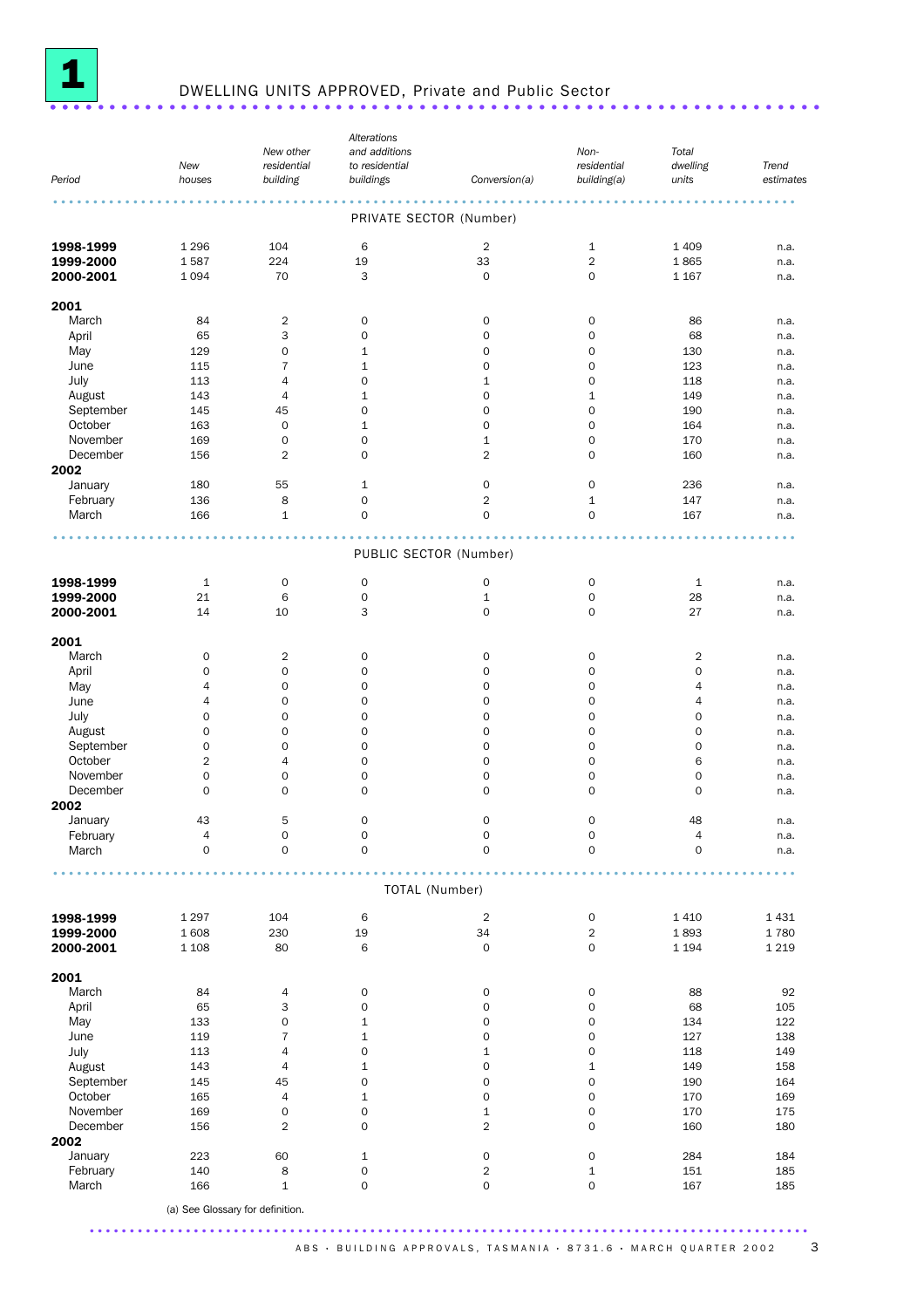

# <sup>2</sup> VALUE OF BUILDING APPROVED, Private and Public Sector: Original .....................................................................

|                        |                                  | New other               | Alterations<br>and additions | Alterations<br>and additions |                            | Total                   | Non-                       |                          |
|------------------------|----------------------------------|-------------------------|------------------------------|------------------------------|----------------------------|-------------------------|----------------------------|--------------------------|
| Period                 | New<br>houses                    | residential<br>building | creating<br>dwellings        | not creating<br>dwellings    | Conversion(a)              | residential<br>building | residential<br>building(a) | <b>Total</b><br>building |
|                        |                                  |                         |                              |                              |                            |                         |                            |                          |
|                        |                                  |                         |                              | PRIVATE SECTOR (\$ '000)     |                            |                         |                            |                          |
|                        | 124 905                          |                         | 342                          |                              |                            | 167 018                 | 115 752                    |                          |
| 1998-1999<br>1999-2000 | 163 114                          | 6 1 3 6<br>27 283       | 1632                         | 35 501<br>43 487             | 134<br>4 7 4 5             | 240 260                 | 120 737                    | 282 769<br>360 997       |
| 2000-2001              | 118 360                          | 6546                    | 223                          | 41 514                       | 300                        | 166 942                 | 95 244                     | 262 186                  |
|                        |                                  |                         |                              |                              |                            |                         |                            |                          |
| 2001                   |                                  |                         |                              |                              |                            |                         |                            |                          |
| March                  | 9 2 3 5                          | 100                     | 0                            | 3970                         | 65                         | 13 370                  | 5 2 8 2                    | 18 652                   |
| April                  | 7 2 2 8                          | 290                     | $\mathbf 0$                  | 3 1 7 3                      | $\mathbf 0$                | 10 691                  | 7 3 8 6                    | 18 0 77                  |
| May                    | 13 7 10                          | $\mathbf 0$             | 15                           | 4599                         | $\mathbf 0$                | 18 3 24                 | 12 371                     | 30 695                   |
| June<br>July           | 13 3 89<br>12 3 5 7              | 270<br>218              | 56<br>0                      | 3572<br>3 6 5 3              | 0<br>19                    | 17 286<br>16 247        | 6059<br>9631               | 23 346<br>25878          |
| August                 | 15 4 67                          | 310                     | 130                          | 5 1 8 6                      | $\mathbf 0$                | 21 093                  | 10 011                     | 31 104                   |
| September              | 16 151                           | 5850                    | $\mathbf 0$                  | 5 3 8 1                      | $\circ$                    | 27 382                  | 9448                       | 36830                    |
| October                | 17 287                           | $\mathbf 0$             | 15                           | 4 3 5 3                      | 0                          | 21 654                  | 24 278                     | 45 932                   |
| November               | 18 573                           | $\mathbf 0$             | 0                            | 5 3 0 0                      | 20                         | 23 893                  | 7 5 1 0                    | 31 403                   |
| December               | 15837                            | 105                     | $\mathbf 0$                  | 3 2 3 5                      | 55                         | 19 232                  | 6396                       | 25 6 28                  |
| 2002                   |                                  |                         |                              |                              |                            |                         |                            |                          |
| January                | 21 250                           | 2 7 3 9                 | 150                          | 3 3 2 7                      | $\circ$                    | 27 466                  | 6078                       | 33 544                   |
| February               | 14 860                           | 656                     | $\mathbf 0$                  | 3941                         | 67                         | 19 5 25                 | 8 4 5 1                    | 27975                    |
| March                  | 19 4 45                          | 105                     | $\mathbf 0$                  | 4 6 4 4                      | 0                          | 24 194                  | 8 3 0 4                    | 32 498                   |
|                        |                                  |                         |                              | PUBLIC SECTOR (\$ '000)      |                            |                         |                            |                          |
| 1998-1999              | 200                              | $\mathbf 0$             | $\mathbf 0$                  | 817                          | $\mathbf 0$                | 1 0 1 7                 | 58 793                     | 59810                    |
| 1999-2000              | 2 1 7 8                          | 863                     | 0                            | 768                          | 35                         | 3844                    | 39 857                     | 43 701                   |
| 2000-2001              | 1585                             | 1 0 1 3                 | 671                          | 352                          | $\mathbf 0$                | 3 6 2 1                 | 57 228                     | 60 849                   |
| 2001                   |                                  |                         |                              |                              |                            |                         |                            |                          |
| March                  | 0                                | 220                     | $\mathbf 0$                  | 18                           | 0                          | 238                     | 2817                       | 3 0 5 5                  |
| April                  | $\mathbf 0$                      | $\mathbf 0$             | $\mathbf 0$                  | 80                           | $\mathbf 0$                | 80                      | 3 6 4 5                    | 3725                     |
| May                    | 452                              | 0                       | $\mathbf 0$                  | 38                           | $\mathbf 0$                | 490                     | 14 371                     | 14 861                   |
| June                   | 440                              | 0                       | 0                            | 0                            | 0                          | 440                     | 698                        | 1 1 3 8                  |
| July                   | $\mathbf 0$                      | $\mathbf 0$             | $\mathbf 0$                  | 204                          | $\mathbf 0$                | 204                     | 286                        | 490                      |
| August                 | $\mathbf 0$                      | $\mathbf 0$             | $\mathbf 0$                  | $\mathbf 0$                  | $\mathbf 0$                | $\mathbf 0$             | 1 2 7 0                    | 1 2 7 0                  |
| September              | $\mathbf 0$                      | $\mathbf 0$             | $\mathbf 0$                  | $\mathbf{O}$                 | $\circ$                    | 0                       | 1 2 3 8                    | 1 2 3 8                  |
| October                | 337                              | 450                     | $\mathbf 0$                  | 0                            | $\mathbf 0$                | 787                     | 4687                       | 5474                     |
| November               | 0                                | 0                       | 0                            | $\mathsf{O}\xspace$          | 0                          | 0                       | 4536                       | 4536                     |
| December               | $\mathbf 0$                      | $\mathbf 0$             | $\mathbf 0$                  | 10                           | $\mathbf 0$                | 10                      | 2 562                      | 2572                     |
| 2002                   |                                  |                         |                              |                              | $\mathbf 0$                |                         |                            |                          |
| January                | 5 5 3 8<br>441                   | 642<br>0                | 0<br>$\mathsf{O}\xspace$     | 183<br>37                    | $\mathbf 0$                | 6 3 6 3                 | 1 4 8 3<br>1 1 1 3         | 7846<br>1591             |
| February<br>March      | 0                                | 0                       | $\mathbf 0$                  | $\mathbf 0$                  | $\mathbf 0$                | 478<br>0                | 400                        | 400                      |
|                        |                                  |                         |                              |                              |                            |                         |                            |                          |
|                        |                                  |                         |                              | TOTAL (\$ '000)              |                            |                         |                            |                          |
| 1998-1999              | 125 105                          | 6 1 3 6                 | 342                          | 36 319                       | 134                        | 168 035                 | 174 545                    | 342 580                  |
| 1999-2000              | 165 292                          | 28 146                  | 1632                         | 44 255                       | 4 7 8 0                    | 244 104                 | 160 595                    | 404 699                  |
| 2000-2001              | 119 945                          | 7 5 5 9                 | 894                          | 41 865                       | 300                        | 170 563                 | 152 472                    | 323 035                  |
| 2001                   |                                  |                         |                              |                              |                            |                         |                            |                          |
| March                  | 9 2 3 5                          | 320                     | $\mathbf 0$                  | 3988                         | 65                         | 13 607                  | 8 0 9 9                    | 21 706                   |
| April                  | 7 2 2 8                          | 290                     | $\mathbf 0$                  | 3 2 5 3                      | $\mathbf 0$                | 10 771                  | 11 0 31                    | 21 802                   |
| May                    | 14 162                           | $\boldsymbol{0}$        | 15                           | 4 6 3 7                      | 0                          | 18813                   | 26 743                     | 45 556                   |
| June                   | 13829                            | 270                     | 56                           | 3572                         | 0                          | 17 726                  | 6757                       | 24 4 84                  |
| July                   | 12 3 5 7                         | 218                     | 0                            | 3857                         | 19                         | 16 451                  | 9917                       | 26 368                   |
| August<br>September    | 15 4 67<br>16 15 1               | 310<br>5850             | 130<br>$\mathbf 0$           | 5 1 8 6<br>5 3 8 1           | $\mathbf 0$<br>$\mathbf 0$ | 21 093<br>27 382        | 11 281<br>10 686           | 32 373<br>38 068         |
| October                | 17 623                           | 450                     | 15                           | 4 3 5 3                      | 0                          | 22 441                  | 28 965                     | 51 406                   |
| November               | 18 573                           | $\mathbf 0$             | $\mathsf{O}\xspace$          | 5 3 0 0                      | 20                         | 23 893                  | 12 046                     | 35 939                   |
| December               | 15837                            | 105                     | $\mathbf 0$                  | 3 2 4 5                      | 55                         | 19 24 2                 | 8958                       | 28 200                   |
| 2002                   |                                  |                         |                              |                              |                            |                         |                            |                          |
| January                | 26 788                           | 3 3 8 1                 | 150                          | 3510                         | $\mathbf 0$                | 33 829                  | 7 5 6 1                    | 41 390                   |
| February               | 15 301                           | 656                     | $\mathsf{O}\xspace$          | 3978                         | 67                         | 20 002                  | 9564                       | 29 566                   |
| March                  | 19 4 45                          | 105                     | $\mathbf 0$                  | 4644                         | $\mathbf 0$                | 24 194                  | 8704                       | 32 898                   |
|                        | (a) See Glossary for definition. |                         |                              |                              |                            |                         |                            |                          |

4 ABS · BUILDING APPROVALS, TASMANIA · 8731.6 · MARCH QUARTER 2002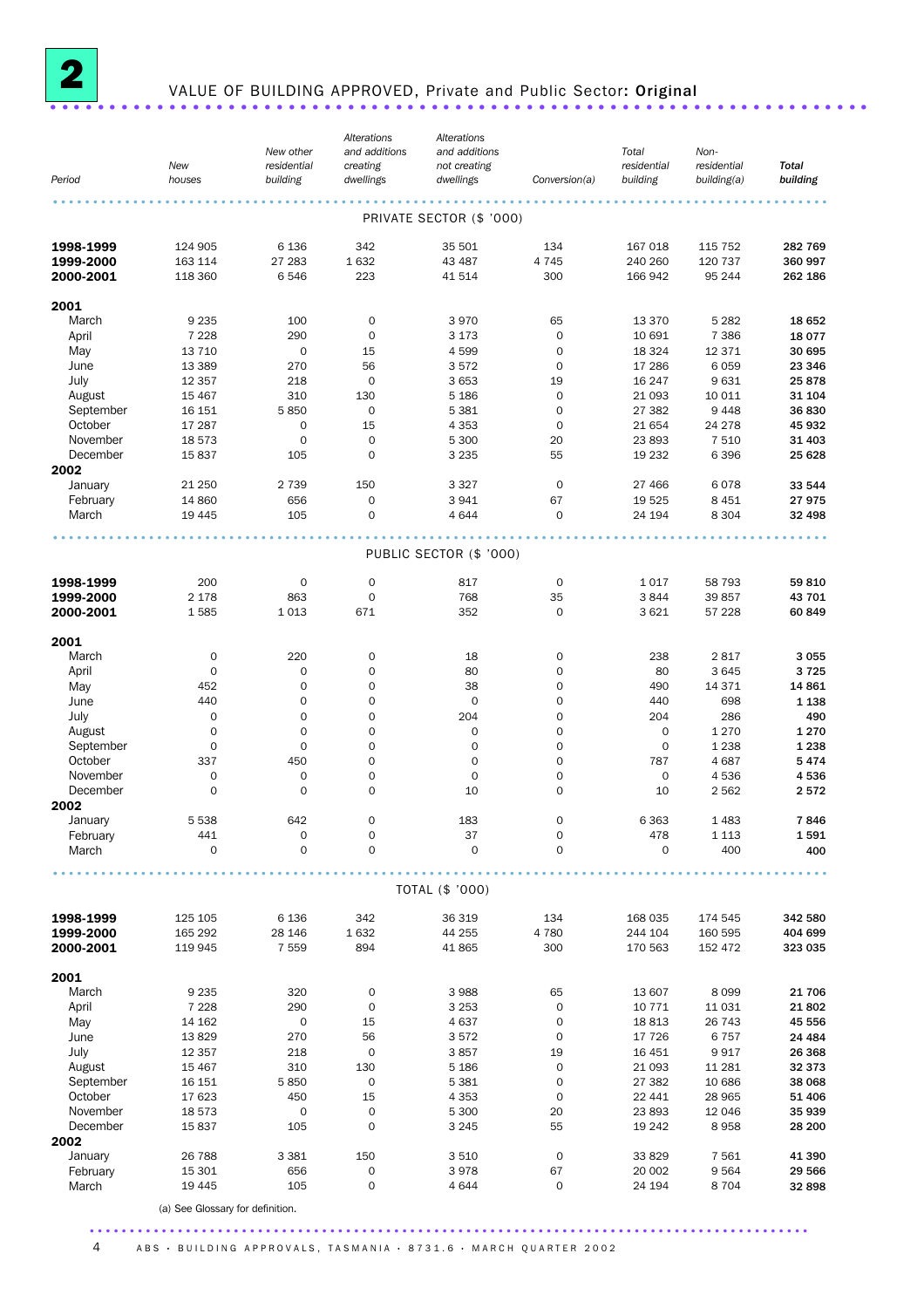

# <sup>3</sup> DWELLING UNITS APPROVED IN NEW RESIDENTIAL BUILDING(a): Original .....................................................................

### NEW OTHER RESIDENTIAL BUILDING....................................................................

|           | New<br>houses |                     | Semi-detached, row or<br>terrace houses,<br>townhouses, etc. of |                     |                         | Flats, units or apartments | Total                   | <b>Total new</b><br>residential<br>building |                     |         |
|-----------|---------------|---------------------|-----------------------------------------------------------------|---------------------|-------------------------|----------------------------|-------------------------|---------------------------------------------|---------------------|---------|
| Period    |               | One<br>storey       | Two or more<br>storeys                                          | Total               | One or two<br>storeys   | Three<br>storeys           | Four or<br>more storeys | Total                                       |                     |         |
|           |               |                     |                                                                 |                     | DWELLING UNITS (Number) |                            |                         |                                             |                     |         |
| 1998-1999 | 1 2 9 7       | 16                  | 6                                                               | 22                  | 82                      | 0                          | $\mathsf{O}$            | 82                                          | 104                 | 1 4 0 1 |
| 1999-2000 | 1608          | 63                  | 18                                                              | 81                  | 104                     | 0                          | 45                      | 149                                         | 230                 | 1838    |
| 2000-2001 | 1 1 0 8       | 46                  | 14                                                              | 60                  | 20                      | $\mathbf 0$                | $\mathbf 0$             | 20                                          | 80                  | 1 1 8 8 |
| 2001      |               |                     |                                                                 |                     |                         |                            |                         |                                             |                     |         |
| January   | 89            | $\mathsf O$         | 0                                                               | $\mathbf 0$         | $\mathbf 0$             | 0                          | $\mathbf 0$             | 0                                           | $\mathbf 0$         | 89      |
| February  | 83            | $\overline{7}$      | 0                                                               | $\bf 7$             | 16                      | 0                          | $\mathbf 0$             | 16                                          | 23                  | 106     |
| March     | 84            | 4                   | $\mathbf 0$                                                     | 4                   | $\mathbf 0$             | 0                          | $\mathbf 0$             | 0                                           | $\overline{4}$      | 88      |
| April     | 65            | 3                   | $\mathbf 0$                                                     | 3                   | $\mathbf 0$             | 0                          | $\mathbf 0$             | 0                                           | 3                   | 68      |
| May       | 133           | 0                   | 0                                                               | $\mathsf{O}\xspace$ | $\mathbf 0$             | 0                          | $\mathbf 0$             | 0                                           | $\mathbf 0$         | 133     |
| June      | 119           | 5                   | $\mathbf 0$                                                     | 5                   | $\overline{2}$          | 0                          | $\mathbf 0$             | $\overline{2}$                              | $\overline{7}$      | 126     |
| July      | 113           | 4                   | $\mathbf 0$                                                     | $\overline{4}$      | $\mathbf 0$             | 0                          | $\mathbf 0$             | 0                                           | $\overline{4}$      | 117     |
| August    | 143           | 4                   | $\mathbf 0$                                                     | $\overline{4}$      | $\mathbf 0$             | 0                          | $\mathbf 0$             | $\mathbf 0$                                 | $\overline{4}$      | 147     |
| September | 145           | 2                   | 20                                                              | 22                  | 23                      | 0                          | $\mathbf 0$             | 23                                          | 45                  | 190     |
| October   | 165           | 0                   | $\overline{4}$                                                  | $\overline{4}$      | $\mathbf 0$             | 0                          | 0                       | 0                                           | $\overline{4}$      | 169     |
| November  | 169           | 0                   | $\mathsf{O}$                                                    | 0                   | $\mathbf 0$             | 0                          | $\mathbf 0$             | $\mathbf 0$                                 | $\mathbf 0$         | 169     |
| December  | 156           | 2                   | 0                                                               | $\overline{2}$      | $\mathbf 0$             | $\mathbf 0$                | $\mathbf 0$             | $\mathbf 0$                                 | $\overline{2}$      | 158     |
| 2002      |               |                     |                                                                 |                     |                         |                            |                         |                                             |                     |         |
| January   | 223           | 60                  | $\mathbf 0$                                                     | 60                  | $\mathbf 0$             | 0                          | $\mathbf 0$             | 0                                           | 60                  | 283     |
| February  | 140           | 4                   | 0                                                               | $\overline{4}$      | $\overline{4}$          | 0                          | 0                       | 4                                           | 8                   | 148     |
| March     | 166           | $\mathbf 0$         | $\mathbf{1}$                                                    | $\mathbf 1$         | $\mathbf 0$             | $\mathbf 0$                | $\mathbf 0$             | 0                                           | $\mathbf{1}$        | 167     |
|           |               |                     |                                                                 |                     |                         |                            |                         |                                             |                     |         |
|           |               |                     |                                                                 |                     | VALUE (\$ '000)         |                            |                         |                                             |                     |         |
| 1998-1999 | 125 105       | 1 2 1 6             | 570                                                             | 1786                | 4 3 5 0                 | 0                          | $\mathbf 0$             | 4 3 5 0                                     | 6 1 3 6             | 131 240 |
| 1999-2000 | 165 292       | 5832                | 1665                                                            | 7497                | 6799                    | 0                          | 13850                   | 20 649                                      | 28 146              | 193 437 |
| 2000-2001 | 119 945       | 4 3 1 1             | 1 4 0 0                                                         | 5 7 1 1             | 1848                    | 0                          | $\mathbf 0$             | 1848                                        | 7 5 5 9             | 127 504 |
| 2001      |               |                     |                                                                 |                     |                         |                            |                         |                                             |                     |         |
| January   | 9447          | $\mathbf 0$         | 0                                                               | $\mathbf 0$         | $\mathbf 0$             | 0                          | $\mathbf 0$             | 0                                           | $\mathbf 0$         | 9447    |
| February  | 8996          | 600                 | $\mathbf 0$                                                     | 600                 | 1632                    | 0                          | $\mathbf 0$             | 1632                                        | 2 2 3 2             | 11 228  |
| March     | 9 2 3 5       | 320                 | 0                                                               | 320                 | 0                       | 0                          | 0                       | 0                                           | 320                 | 9555    |
| April     | 7 2 2 8       | 290                 | $\mathbf 0$                                                     | 290                 | $\mathbf 0$             | $\mathbf 0$                | $\mathbf 0$             | 0                                           | 290                 | 7 5 1 8 |
| May       | 14 162        | 0                   | 0                                                               | $\mathbf 0$         | $\mathbf 0$             | 0                          | 0                       | 0                                           | $\mathsf{O}\xspace$ | 14 162  |
| June      | 13829         | 120                 | $\mathbf 0$                                                     | 120                 | 150                     | 0                          | $\mathbf 0$             | 150                                         | 270                 | 14 099  |
| July      | 12 3 5 7      | 218                 | $\mathbf 0$                                                     | 218                 | $\mathbf 0$             | $\mathbf 0$                | $\mathbf 0$             | $\mathbf 0$                                 | 218                 | 12 575  |
| August    | 15 4 67       | 310                 | 0                                                               | 310                 | 0                       | 0                          | O                       | 0                                           | 310                 | 15 777  |
| September | 16 151        | 100                 | 1 500                                                           | 1600                | 4 2 5 0                 | 0                          | $\mathbf 0$             | 4 2 5 0                                     | 5 8 5 0             | 22 001  |
| October   | 17 623        | $\pmb{0}$           | 450                                                             | 450                 | 0                       | 0                          | $\mathsf{O}\xspace$     | 0                                           | 450                 | 18 073  |
| November  | 18 573        | $\mathsf{O}\xspace$ | 0                                                               | $\mathbf 0$         | $\mathsf{O}\xspace$     | 0                          | $\mathsf{O}\xspace$     | 0                                           | 0                   | 18 573  |
| December  | 15837         | 105                 | 0                                                               | 105                 | $\mathsf{O}\xspace$     | 0                          | $\mathsf{O}\xspace$     | 0                                           | 105                 | 15 942  |
| 2002      |               |                     |                                                                 |                     |                         |                            |                         |                                             |                     |         |
| January   | 26 788        | 3 3 8 1             | $\mathbf 0$                                                     | 3 3 8 1             | $\mathsf{O}\xspace$     | 0                          | $\mathsf{O}\xspace$     | 0                                           | 3 3 8 1             | 30 169  |
| February  | 15 301        | 336                 | 0                                                               | 336                 | 320                     | 0                          | $\mathsf{O}\xspace$     | 320                                         | 656                 | 15 957  |
| March     | 19 4 45       | $\mathsf{O}\xspace$ | 105                                                             | 105                 | 0                       | 0                          | $\mathbf 0$             | $\mathsf{O}\xspace$                         | 105                 | 19 550  |
|           |               |                     |                                                                 |                     |                         |                            |                         |                                             |                     |         |

(a) See Glossary for definition.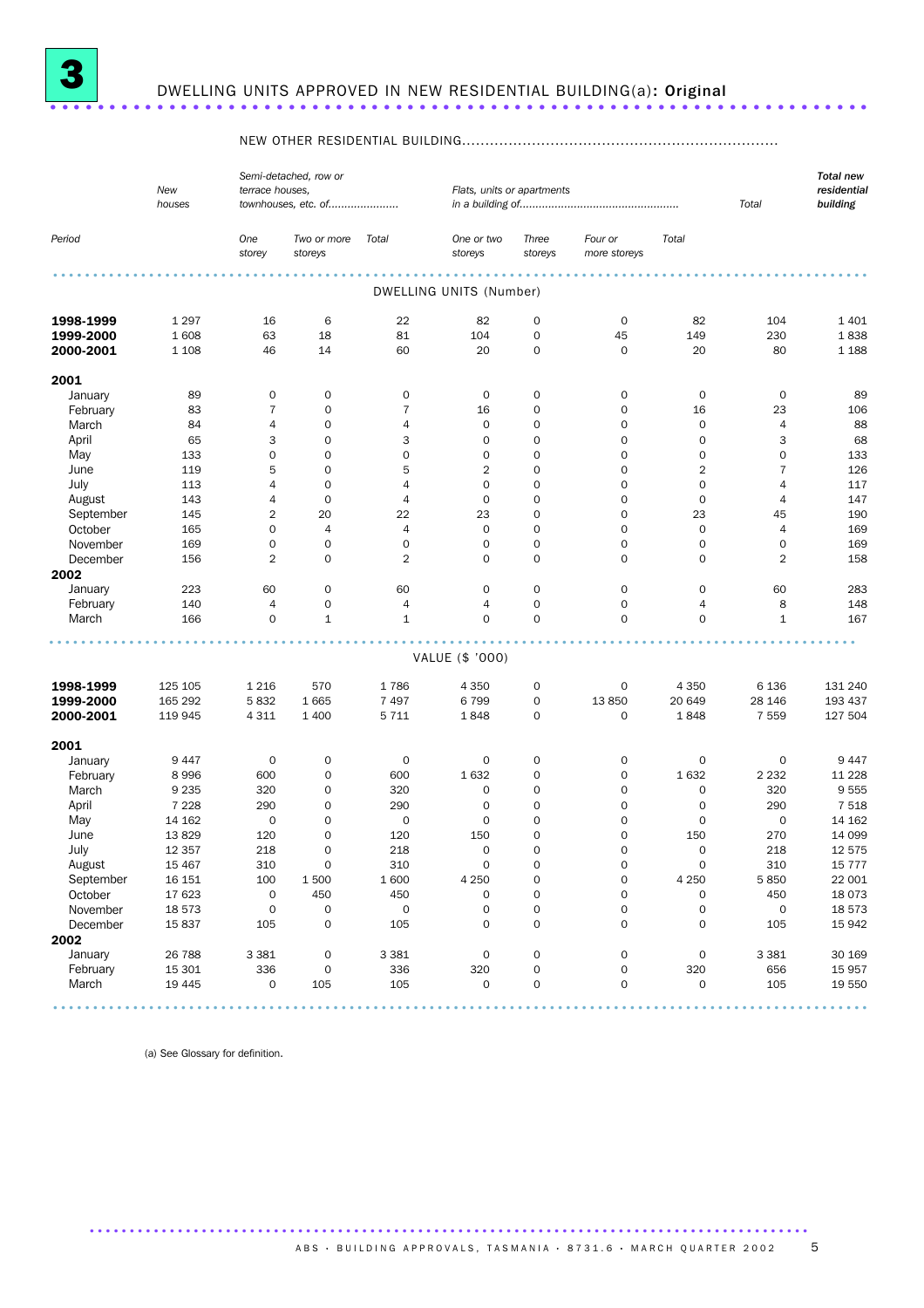

# NON-RESIDENTIAL BUILDING APPROVED, Jobs By Value Range: Original .....................................................................

|           | Hotels,<br>motels and<br>other short term |                     |                |                               |                |                          |                |                     | Other<br>business |             |              |             |
|-----------|-------------------------------------------|---------------------|----------------|-------------------------------|----------------|--------------------------|----------------|---------------------|-------------------|-------------|--------------|-------------|
|           |                                           | accommodation       |                | Shops                         |                | Factories                |                | Offices             |                   | premises    |              | Educational |
| Period    | no.                                       | \$'000              | no.            | \$'000                        |                | no. \$'000               |                | no. \$'000          | no.               | \$'000      |              | no. \$'000  |
|           |                                           |                     |                |                               |                |                          |                |                     |                   |             |              |             |
| 2002      |                                           |                     |                |                               |                | Value-\$50,000-\$199,999 |                |                     |                   |             |              |             |
| January   | $\mathbf 0$                               | $\mathbf 0$         | $\overline{2}$ | 210                           | $\mathbf 0$    | $\mathbf 0$              | $\overline{2}$ | 135                 | $\overline{2}$    | 200         | 2            | 233         |
| February  | 0                                         | $\mathbf 0$         | $\overline{2}$ | 107                           | $\mathbf 0$    | $\mathbf 0$              | 3              | 215                 | 3                 | 268         | $\mathbf{1}$ | 53          |
| March     | $\mathbf{1}$                              | 100                 | $\overline{2}$ | 189                           | $\overline{2}$ | 150                      | $\overline{2}$ | 145                 | $\mathbf{1}$      | 120         | $\mathbf 0$  | $\mathbf 0$ |
|           |                                           |                     |                | Value-\$200,000-\$499,999     |                |                          |                |                     |                   |             |              |             |
| 2002      |                                           |                     |                |                               |                |                          |                |                     |                   |             |              |             |
| January   | 0                                         | 0                   | $\mathbf 0$    | $\mathbf 0$                   | $\mathbf{1}$   | 370                      | 0              | $\mathbf 0$         | 0                 | $\mathbf 0$ | 0            | 0           |
| February  | 0                                         | $\mathbf 0$         | $\mathbf 0$    | $\mathbf 0$                   | $\mathbf 0$    | $\mathbf 0$              | $\mathbf 0$    | $\mathbf 0$         | $\mathbf 0$       | $\mathbf 0$ | $\mathbf 0$  | $\mathbf 0$ |
| March     | 0                                         | $\mathsf{O}\xspace$ | 3              | 900                           | $\mathbf{1}$   | 234                      | $\mathbf 0$    | $\mathsf{O}\xspace$ | $\mathbf 1$       | 300         | $\mathbf{1}$ | 400         |
|           |                                           |                     |                | Value-\$500,000-\$999,999     |                |                          |                |                     |                   |             |              |             |
| 2002      |                                           |                     |                |                               |                |                          |                |                     |                   |             |              |             |
| January   | 0                                         | $\mathbf 0$         | $\mathbf 0$    | $\mathbf 0$                   | $\mathbf 0$    | $\mathbf 0$              | $\overline{2}$ | 1500                | $\mathbf{1}$      | 500         | $\mathbf 0$  | $\mathbf 0$ |
| February  | 0                                         | $\mathbf 0$         | $\mathbf 0$    | $\mathbf 0$                   | $\mathbf 0$    | $\mathbf 0$              | $\mathbf{1}$   | 700                 | $\mathbf 0$       | $\mathbf 0$ | $\mathbf 0$  | $\mathbf 0$ |
| March     | 0                                         | $\mathbf 0$         | $\mathbf 0$    | $\mathbf 0$                   | $\mathbf 0$    | $\mathbf 0$              | $\mathbf 0$    | $\mathsf{O}\xspace$ | $\mathbf 0$       | $\mathbf 0$ | $\mathbf 0$  | $\mathbf 0$ |
|           |                                           |                     |                | Value-\$1,000,000-\$4,999,999 |                |                          |                |                     |                   |             |              |             |
| 2002      |                                           |                     |                |                               |                |                          |                |                     |                   |             |              |             |
| January   | $\mathbf 0$                               | $\mathbf 0$         | $\mathbf 0$    | $\mathbf 0$                   | $\mathbf 0$    | $\mathbf 0$              | $\mathbf 0$    | $\mathbf 0$         | $\mathbf 0$       | $\mathbf 0$ | $\mathbf{1}$ | 3 500       |
| February  | 0                                         | $\Omega$            | $\mathbf 0$    | $\mathbf 0$                   | $\Omega$       | $\mathbf 0$              | $\mathbf 0$    | $\Omega$            | $\mathbf 1$       | 4 500       | $\mathbf 0$  | $\Omega$    |
| March     | 0                                         | $\mathbf 0$         | $\mathbf{1}$   | 4 9 0 0                       | $\mathbf 0$    | $\mathbf 0$              | $\mathbf 0$    | 0                   | $\mathbf 0$       | $\mathbf 0$ | $\mathbf 0$  | $\mathbf 0$ |
|           |                                           |                     |                | Value-\$5,000,000 and over    |                |                          |                |                     |                   |             |              |             |
| 2002      |                                           |                     |                |                               |                |                          |                |                     |                   |             |              |             |
| January   | 0                                         | $\mathbf 0$         | $\mathbf 0$    | $\mathbf 0$                   | $\mathbf 0$    | $\mathbf 0$              | $\mathbf 0$    | $\mathbf 0$         | $\mathbf 0$       | $\mathbf 0$ | $\mathbf 0$  | 0           |
| February  | 0                                         | $\mathbf 0$         | $\Omega$       | $\mathbf 0$                   | $\mathbf 0$    | $\mathbf 0$              | $\Omega$       | $\Omega$            | $\Omega$          | $\Omega$    | $\mathbf 0$  | $\mathbf 0$ |
| March     | 0                                         | $\Omega$            | $\mathbf 0$    | $\Omega$                      | $\Omega$       | $\Omega$                 | $\Omega$       | $\Omega$            | $\Omega$          | $\Omega$    | $\mathbf 0$  | $\mathbf 0$ |
|           |                                           |                     |                |                               | Value-Total    |                          |                |                     |                   |             |              |             |
|           |                                           |                     |                |                               |                |                          |                |                     |                   |             |              |             |
| 1998-1999 | 14                                        | 1649                | 67             | 23 217                        | 45             | 12973                    | 66             | 29 843              |                   | 61 19 936   |              | 31 17 503   |
| 1999-2000 | 26                                        | 6 5 9 6             | 67             | 27 193                        | 43             | 11 149                   | 76             | 16 428              |                   | 82 18 563   | 39           | 17 722      |
| 2000-2001 | 26                                        | 15 700              | 73             | 13 9 23                       | 32             | 8688                     |                | 61 16 435           |                   | 44 12 575   | 46           | 32 035      |
| 2002      |                                           |                     |                |                               |                |                          |                |                     |                   |             |              |             |
| January   | 0                                         | $\mathsf{O}\xspace$ | $\overline{2}$ | 210                           | $\mathbf{1}$   | 370                      | $\overline{4}$ | 1635                | 3                 | 700         | 3            | 3 7 3 3     |
| February  | 0                                         | $\mathbf 0$         | 2              | 107                           | $\mathbf 0$    | $\mathbf 0$              | $\overline{4}$ | 915                 | $\overline{4}$    | 4 7 6 8     | $\mathbf{1}$ | 53          |
| March     | $\mathbf{1}$                              | 100                 | 6              | 5989                          | 3              | 384                      | $\overline{2}$ | 145                 | $\overline{2}$    | 420         | $\mathbf{1}$ | 400         |
|           |                                           |                     |                |                               |                |                          |                |                     |                   |             |              |             |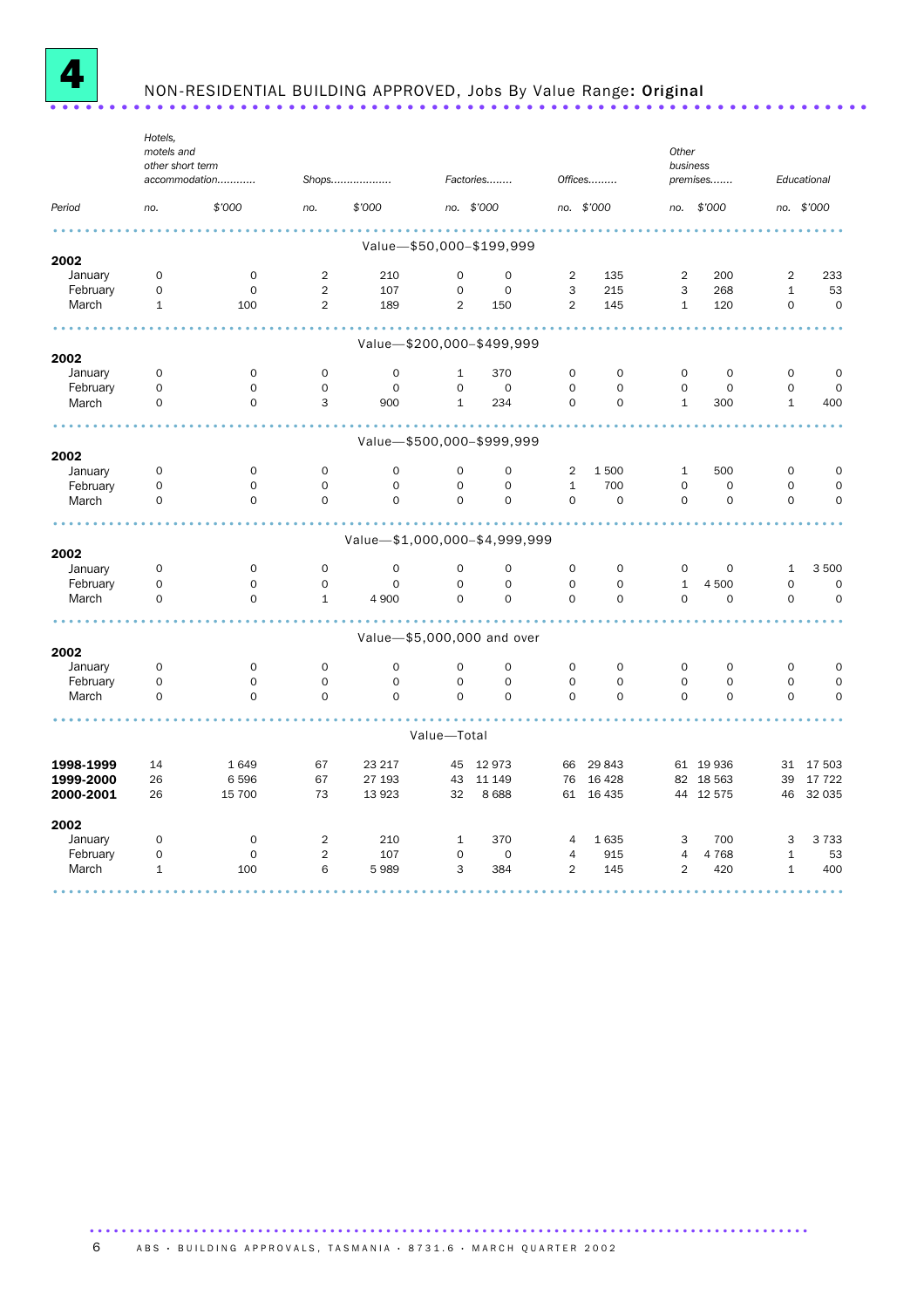

# NON-RESIDENTIAL BUILDINGS APPROVED, Jobs By Value Range: Original *continued* .....................................................................

|           |                     | Religious           |              | Health              | Entertainment<br>and recreational |                               |                | Miscellaneous | Total<br>non-residential<br>building |             |
|-----------|---------------------|---------------------|--------------|---------------------|-----------------------------------|-------------------------------|----------------|---------------|--------------------------------------|-------------|
| Period    | no.                 | \$'000              | no.          | \$'000              | no.                               | \$'000                        | no.            | \$'000        | no.                                  | \$'000      |
|           |                     |                     |              |                     | Value-\$50,000-\$199,999          |                               |                |               |                                      |             |
| 2002      |                     |                     |              |                     |                                   |                               |                |               |                                      |             |
| January   | $\mathsf{O}\xspace$ | $\mathbf 0$         | 3            | 323                 | $\mathbf 0$                       | $\mathbf 0$                   | $\mathbf{1}$   | 190           | 12                                   | 1 2 9 1     |
| February  | $\mathsf O$         | $\mathsf{O}\xspace$ | $\mathbf{1}$ | 95                  | $\mathbf 0$                       | $\mathsf O$                   | $\mathbf{1}$   | 90            | 11                                   | 828         |
| March     | $\mathbf 0$         | $\mathbf 0$         | $\mathbf{1}$ | 96                  | $\mathbf 0$                       | $\mathbf 0$                   | 3              | 260           | 12                                   | 1 0 6 0     |
|           |                     |                     |              |                     | Value-\$200,000-\$499,999         |                               |                |               |                                      |             |
| 2002      |                     |                     |              |                     |                                   |                               |                |               |                                      |             |
| January   | $\mathsf{O}\xspace$ | 0                   | $\mathbf 0$  | $\mathbf 0$         | $\mathbf 0$                       | $\mathbf 0$                   | $\mathbf{1}$   | 400           | $\overline{2}$                       | 770         |
| February  | $\mathbf 0$         | $\mathbf 0$         | $\mathbf{1}$ | 200                 | $\mathbf{1}$                      | 300                           | $\mathbf 0$    | $\mathbf 0$   | $\overline{2}$                       | 500         |
| March     | $\mathbf 0$         | $\mathbf 0$         | $\mathbf{1}$ | 410                 | $\mathbf 0$                       | $\mathbf 0$                   | $\mathbf 0$    | $\mathbf 0$   | $\overline{7}$                       | 2 2 4 4     |
|           |                     |                     |              |                     | Value-\$500,000-\$999,999         |                               |                |               |                                      |             |
| 2002      |                     |                     |              |                     |                                   |                               |                |               |                                      |             |
| January   | $\mathbf 0$         | $\mathbf 0$         | $\mathbf 0$  | $\mathbf 0$         | $\mathbf 0$                       | $\mathbf 0$                   | $\mathbf 0$    | $\mathbf 0$   | 3                                    | 2 0 0 0     |
| February  | $\mathbf 0$         | $\mathsf{O}\xspace$ | 0            | $\mathbf 0$         | $\mathbf 0$                       | $\mathsf{O}\xspace$           | $\mathbf{1}$   | 700           | $\overline{2}$                       | 1 400       |
| March     | $\mathbf 0$         | $\mathbf 0$         | $\mathbf{1}$ | 500                 | $\mathbf 0$                       | $\mathbf 0$                   | $\mathbf 0$    | $\mathbf 0$   | $\mathbf{1}$                         | 500         |
|           |                     |                     |              |                     |                                   | Value-\$1,000,000-\$4,999,999 |                |               |                                      |             |
| 2002      |                     |                     |              |                     |                                   |                               |                |               |                                      |             |
| January   | $\mathbf 0$         | $\mathbf 0$         | $\mathbf 0$  | $\mathsf{O}\xspace$ | $\mathbf 0$                       | $\mathsf{O}\xspace$           | $\mathsf O$    | $\mathbf 0$   | $\mathbf{1}$                         | 3 500       |
| February  | $\mathsf{O}\xspace$ | $\mathsf{O}\xspace$ | $\mathbf 1$  | 1 1 9 2             | $\Omega$                          | $\mathsf{O}\xspace$           | $\mathbf 1$    | 1 1 4 4       | 3                                    | 6836        |
| March     | $\Omega$            | $\mathbf 0$         | $\Omega$     | $\Omega$            | $\Omega$                          | $\Omega$                      | $\Omega$       | $\mathbf 0$   | $\mathbf{1}$                         | 4 9 0 0     |
|           |                     |                     |              |                     | Value-\$5,000,000 and over        |                               |                |               |                                      |             |
| 2002      |                     |                     |              |                     |                                   |                               |                |               |                                      |             |
| January   | $\mathbf 0$         | $\mathbf 0$         | $\mathbf 0$  | $\mathbf 0$         | $\mathbf 0$                       | $\mathbf 0$                   | $\mathbf 0$    | $\mathbf 0$   | $\mathbf 0$                          | $\mathbf 0$ |
| February  | $\mathbf 0$         | $\mathbf 0$         | $\mathbf 0$  | $\mathsf{O}\xspace$ | $\mathbf 0$                       | $\mathbf 0$                   | $\mathbf 0$    | $\mathbf 0$   | $\mathbf 0$                          | $\mathbf 0$ |
| March     | $\Omega$            | $\Omega$            | $\mathbf 0$  | $\Omega$            | $\Omega$                          | $\Omega$                      | $\Omega$       | $\Omega$      | $\Omega$                             | $\mathbf 0$ |
|           |                     |                     |              |                     | Value-Total                       |                               |                |               |                                      |             |
| 1998-1999 | 9                   | 1 3 8 0             | 22           | 52 314              | 23                                | 4552                          | 35             | 11 179        | 373                                  | 174 545     |
| 1999-2000 | 4                   | 1 1 1 0             | 23           | 17 382              | 31                                | 32 711                        | 33             | 11 741        | 424                                  | 160 595     |
| 2000-2001 | $\overline{7}$      | 2841                | 29           | 18 545              | 18                                | 19 4 21                       | 40             | 12 310        | 376                                  | 152 472     |
| 2002      |                     |                     |              |                     |                                   |                               |                |               |                                      |             |
| January   | $\mathsf O$         | $\mathsf{O}\xspace$ | 3            | 323                 | $\mathbf 0$                       | $\mathbf 0$                   | $\overline{2}$ | 590           | 18                                   | 7 5 6 1     |
| February  | $\mathbf 0$         | $\mathbf 0$         | 3            | 1 4 8 7             | $\mathbf{1}$                      | 300                           | 3              | 1934          | 18                                   | 9564        |
| March     | $\mathsf O$         | $\mathbf 0$         | 3            | 1 0 0 6             | $\mathsf{O}\xspace$               | $\mathbf 0$                   | 3              | 260           | 21                                   | 8 7 0 4     |
|           |                     |                     |              |                     |                                   |                               |                |               |                                      |             |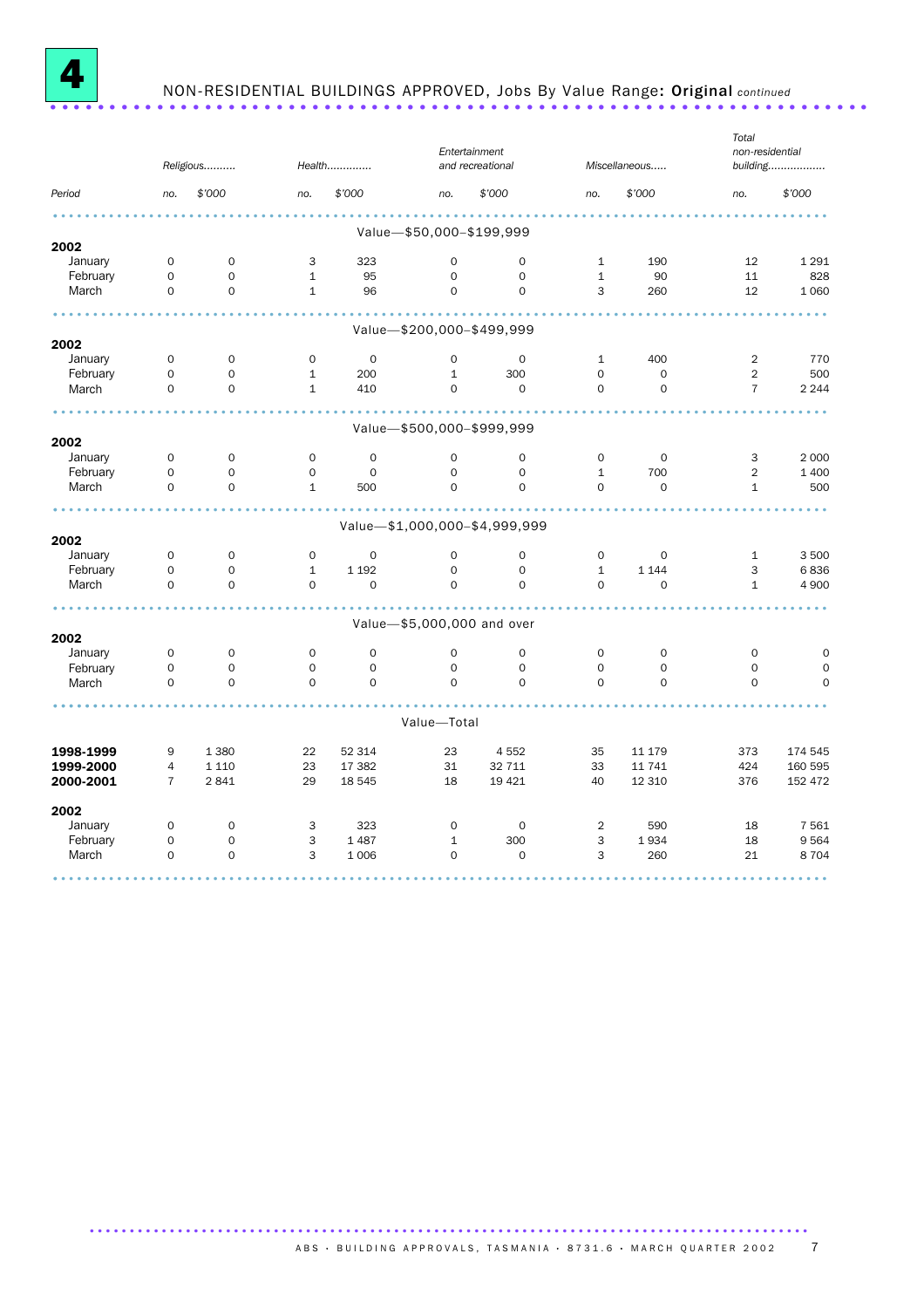

# VALUE OF BUILDING APPROVED, Chain Volume Measures(a) .....................................................................

| Period    | New<br>houses | New other<br>residential<br>building | New<br>residential<br>building | Alterations<br>and additions<br>to residential<br>buildings(b) | Total<br>residential<br>building | Non-<br>residential<br>building | <b>Total</b><br>building |
|-----------|---------------|--------------------------------------|--------------------------------|----------------------------------------------------------------|----------------------------------|---------------------------------|--------------------------|
|           |               |                                      |                                |                                                                |                                  |                                 |                          |
|           |               |                                      | ORIGINAL (\$ million)          |                                                                |                                  |                                 |                          |
| 1998-1999 | 126.9         | 6.4                                  | 133.7                          | 37.4                                                           | 171.1                            | 173.6                           | 345.6                    |
| 1999-2000 | 165.3         | 28.1                                 | 193.4                          | 50.7                                                           | 244.1                            | 160.6                           | 404.7                    |
| 2000-2001 | 106.8         | 7.0                                  | 113.8                          | 38.4                                                           | 152.2                            | 150.1                           | 302.3                    |
| 2000      |               |                                      |                                |                                                                |                                  |                                 |                          |
| September | 24.8          | 1.6                                  | 26.4                           | 7.9                                                            | 34.3                             | 40.8                            | 75.1                     |
| December  | 26.2          | 2.5                                  | 28.7                           | 10.1                                                           | 38.8                             | 37.5                            | 76.3                     |
| 2001      |               |                                      |                                |                                                                |                                  |                                 |                          |
| March     | 24.7          | 2.3                                  | 27.1                           | 10.3                                                           | 37.3                             | 28.1                            | 65.4                     |
| June      | 31.1          | 0.5                                  | 31.7                           | 10.2                                                           | 41.9                             | 43.6                            | 85.5                     |
| September | 38.7          | 5.9                                  | 44.6                           | 12.8                                                           | 57.4                             | 31.1                            | 88.5                     |
| December  | 45.5          | 0.5                                  | 46.0                           | 11.4                                                           | 57.4                             | 48.5                            | 105.9                    |
|           |               |                                      |                                |                                                                |                                  |                                 |                          |
| 2000      |               |                                      |                                | ORIGINAL (% change from preceding quarter)                     |                                  |                                 |                          |
| September | $-36.4$       | $-83.4$                              | $-45.7$                        | $-50.3$                                                        | $-46.8$                          | $-1.9$                          | $-29.2$                  |
| December  | 5.7           | 54.7                                 | 8.7                            | 27.7                                                           | 13.1                             | $-8.0$                          | 1.6                      |
| 2001      |               |                                      |                                |                                                                |                                  |                                 |                          |
| March     | $-5.7$        | $-6.1$                               | $-5.7$                         | 2.0                                                            | $-3.7$                           | $-25.1$                         | $-14.2$                  |
| June      | 26.0          | $-78.1$                              | 17.0                           | $-0.6$                                                         | 12.2                             | 55.0                            | 30.6                     |
| September | 24.1          | 1 0 5 3.9                            | 40.8                           | 25.9                                                           | 37.2                             | $-28.6$                         | 3.6                      |
| December  | 17.7          | $-91.3$                              | 3.2                            | $-11.3$                                                        | 0.0                              | 56.0                            | 19.7                     |
|           |               |                                      |                                |                                                                |                                  |                                 |                          |

(a) Reference year for chain volume measures is 1999-2000. Refer to Explanatory Notes paragraph 24-25.

(b) Refer to Explanatory Notes paragraph 16.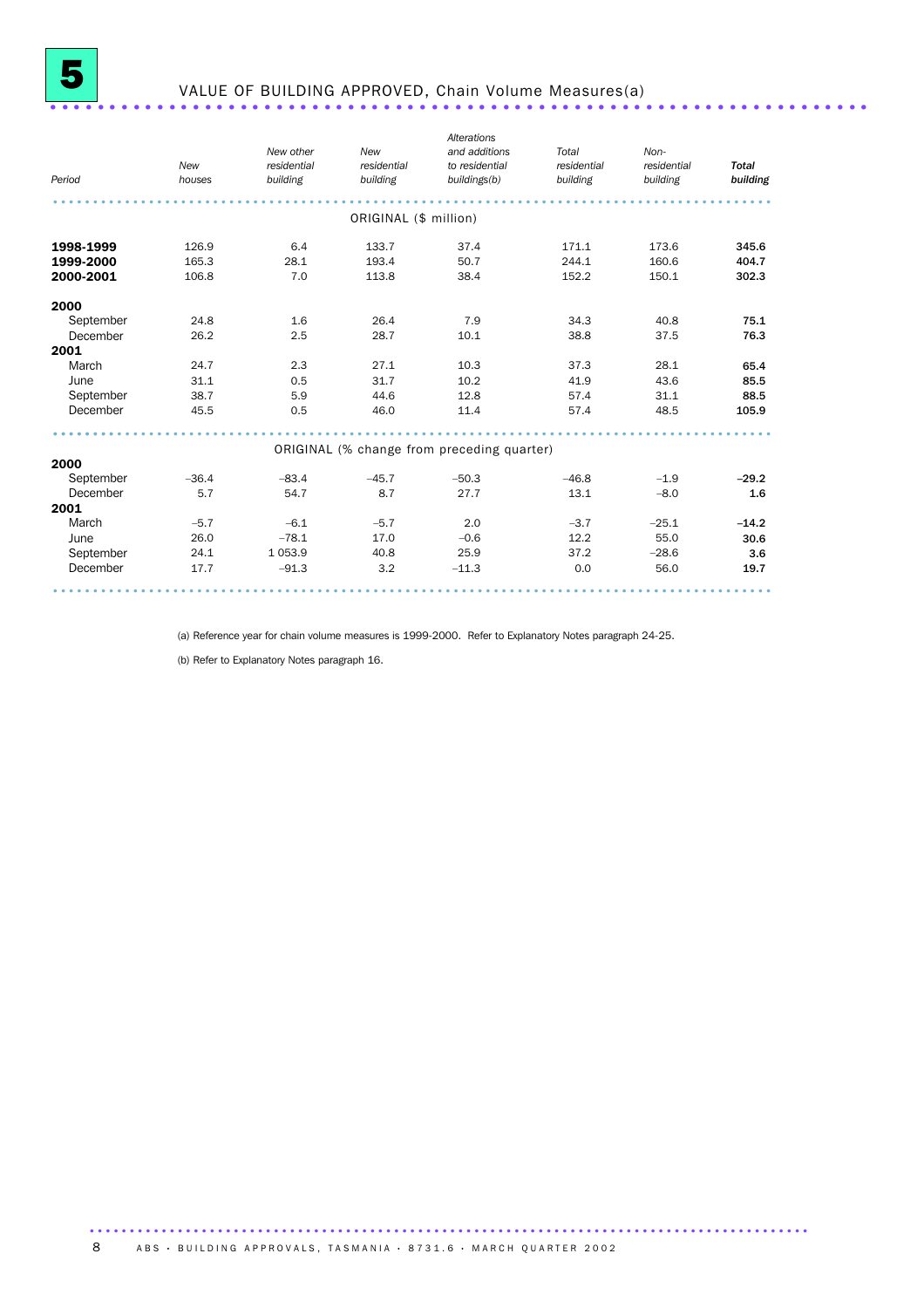

# VALUE OF NON-RESIDENTIAL BUILDING APPROVED: Original ...........................

|                        | Hotels, motels<br>and other<br>short term |                            |                                    |                    | Other                      |                            |                    |                    | Entertain-               |                     | Total non-              |
|------------------------|-------------------------------------------|----------------------------|------------------------------------|--------------------|----------------------------|----------------------------|--------------------|--------------------|--------------------------|---------------------|-------------------------|
| Period                 | accomm-<br>odation                        | Shops                      | Factories                          | <b>Offices</b>     | business<br>premises       | Educational Religious      |                    | Health             | ment and<br>recreational | Miscell-<br>aneous  | residential<br>building |
|                        |                                           |                            |                                    |                    |                            |                            |                    |                    |                          |                     |                         |
|                        |                                           |                            |                                    |                    | PRIVATE SECTOR (\$ '000)   |                            |                    |                    |                          |                     |                         |
| 1998-1999              | 1649                                      | 23 217                     | 12 0 23                            | 20 278             | 12 7 22                    | 9 7 2 9                    | 1 3 8 0            | 22 818             | 3 0 2 0                  | 8918                | 115 752                 |
| 1999-2000<br>2000-2001 | 6596<br>15 550                            | 27 113<br>13 670           | 11 099<br>7 5 2 6                  | 12 578<br>11 789   | 17 725<br>12 185           | 2 500<br>5 3 8 7           | 1 1 1 0<br>2841    | 10 904<br>14 3 18  | 23 215<br>6537           | 7898<br>5441        | 120 737<br>95 244       |
|                        |                                           |                            |                                    |                    |                            |                            |                    |                    |                          |                     |                         |
| 2001                   |                                           |                            |                                    |                    |                            |                            |                    |                    |                          |                     |                         |
| March<br>April         | 200<br>$\mathbf 0$                        | 120<br>1 4 2 0             | 2 180<br>880                       | 518<br>3 6 8 0     | 215<br>80                  | 130<br>326                 | 271<br>$\mathbf 0$ | 340<br>$\mathbf 0$ | 0<br>$\mathbf 0$         | 1 3 0 8<br>1 0 0 0  | 5 2 8 2<br>7 3 8 6      |
| May                    | 2 3 0 5                                   | 698                        | 1 1 5 0                            | 603                | 6840                       | 200                        | 75                 | $\mathbf 0$        | 100                      | 400                 | 12 3 7 1                |
| June                   | 165                                       | 2 5 0 3                    | $\mathbf 0$                        | 155                | 405                        | $\mathbf 0$                | 480                | 2 1 3 9            | $\mathbf 0$              | 213                 | 6059                    |
| July<br>August         | 330<br>239                                | 2 0 8 5<br>2 2 3 5         | 510<br>1 2 6 0                     | 205<br>870         | 1781<br>1796               | $\mathbf 0$<br>$\mathbf 0$ | 0<br>0             | 4 0 0 0<br>2 5 1 6 | 370<br>700               | 350<br>396          | 9631<br>10 011          |
| September              | 300                                       | 3 0 6 8                    | 1 3 8 0                            | 1934               | 1922                       | 400                        | 0                  | 310                | 60                       | 75                  | 9448                    |
| October                | 798                                       | 2 1 2 5                    | 100                                | 95                 | 355                        | 1 505                      | $\mathbf 0$        | 18875              | $\mathbf 0$              | 425                 | 24 278                  |
| November<br>December   | 728<br>191                                | 1 7 1 0<br>1 4 6 5         | 260<br>1 1 6 0                     | 1 1 65<br>565      | 2 2 2 9<br>155             | 330<br>2 4 8 0             | 0<br>$\mathbf 0$   | 698<br>$\mathbf 0$ | 390<br>250               | $\mathsf{O}$<br>130 | 7 5 1 0<br>6396         |
| 2002                   |                                           |                            |                                    |                    |                            |                            |                    |                    |                          |                     |                         |
| January                | $\mathbf 0$                               | 210                        | 370                                | 735                | 700                        | 3 5 5 0                    | 0                  | 323                | $\mathbf 0$              | 190                 | 6078                    |
| February               | $\mathbf 0$                               | 107                        | $\mathsf{O}\xspace$                | 855                | 4768                       | 0                          | $\mathbf 0$        | 1 4 8 7            | $\mathbf 0$              | 1 2 3 4             | 8 4 5 1                 |
| March                  | 100                                       | 5989                       | 384                                | 145                | 420                        | 0                          | $\mathbf 0$        | 1 0 0 6            | 0                        | 260                 | 8 3 0 4                 |
|                        |                                           |                            |                                    |                    | PUBLIC SECTOR (\$ '000)    |                            |                    |                    |                          |                     |                         |
| 1998-1999              | 0                                         | 0                          | 950                                | 9565               | 7 2 1 4                    | 7 7 7 4                    | 0                  | 29 497             | 1532                     | 2 2 6 1             | 58 793                  |
| 1999-2000              | $\mathbf 0$                               | 80                         | 50                                 | 3851               | 838                        | 15 222                     | $\mathbf 0$        | 6478               | 9 4 9 6                  | 3843                | 39857                   |
| 2000-2001              | 150                                       | 253                        | 1 1 6 2                            | 4646               | 390                        | 26 648                     | $\mathbf 0$        | 4 2 2 6            | 12 8 84                  | 6869                | 57 228                  |
| 2001                   |                                           |                            |                                    |                    |                            |                            |                    |                    |                          |                     |                         |
| March                  | 0                                         | 0                          | 100                                | $\mathbf 0$        | 55                         | 855                        | 0                  | 1757               | 0                        | 50                  | 2817                    |
| April<br>May           | $\mathbf 0$<br>$\mathbf 0$                | $\mathbf 0$<br>$\mathbf 0$ | $\mathbf 0$<br>$\mathbf 0$         | 2 1 4 1<br>330     | $\mathbf 0$<br>$\mathbf 0$ | 1 1 6 9<br>1 3 1 5         | 0<br>0             | $\mathbf 0$<br>342 | $\mathbf 0$<br>12 3 84   | 335<br>$\mathbf 0$  | 3645<br>14 3 7 1        |
| June                   | 0                                         | 93                         | $\mathbf 0$                        | $\mathbf 0$        | 100                        | 265                        | 0                  | 140                | 0                        | 100                 | 698                     |
| July                   | $\mathbf 0$                               | $\mathbf 0$                | 56                                 | $\mathbf 0$        | $\mathbf 0$                | $\mathbf 0$                | $\mathbf 0$        | 110                | $\mathsf{O}\xspace$      | 120                 | 286                     |
| August<br>September    | 0<br>$\mathbf 0$                          | 220<br>$\mathbf 0$         | $\mathsf{O}\xspace$<br>$\mathbf 0$ | 80<br>210          | 192<br>$\mathbf 0$         | 388<br>358                 | 0<br>$\mathbf 0$   | 0<br>0             | 390<br>$\mathbf 0$       | 0<br>670            | 1 2 7 0<br>1 2 3 8      |
| October                | $\mathbf 0$                               | $\mathbf 0$                | 390                                | 2 1 8 1            | 1600                       | 410                        | $\mathbf 0$        | $\mathbf 0$        | 105                      | $\mathbf 0$         | 4687                    |
| November               | 0                                         | 145                        | 80                                 | 2 0 0 8            | 0                          | 2014                       | 0                  | 0                  | 289                      | 0                   | 4536                    |
| December               | 0                                         | $\circ$                    | $\mathbf 0$                        | $\mathbf 0$        | $\mathbf 0$                | 2 4 6 2                    | $\mathbf 0$        | $\Omega$           | 100                      | $\mathbf 0$         | 2 5 6 2                 |
| 2002<br>January        | $\mathbf 0$                               | 0                          | $\mathsf{O}\xspace$                | 900                | 0                          | 183                        | 0                  | 0                  | $\mathsf{O}\xspace$      | 400                 | 1483                    |
| February               | 0                                         | 0                          | $\mathsf{O}\xspace$                | 60                 | $\mathsf{O}\xspace$        | 53                         | 0                  | 0                  | 300                      | 700                 | 1 1 1 3                 |
| March                  | 0                                         | 0                          | $\mathbf 0$                        | $\mathbf 0$        | 0                          | 400                        | 0                  | 0                  | 0                        | $\mathbf 0$         | 400                     |
|                        |                                           |                            |                                    |                    | TOTAL (\$ '000)            |                            |                    |                    |                          |                     |                         |
| 1998-1999              | 1649                                      | 23 217                     | 12973                              | 29 843             | 19 9 36                    | 17 503                     | 1 3 8 0            | 52 314             | 4 5 5 2                  | 11 179              | 174 545                 |
| 1999-2000              | 6 5 9 6                                   | 27 193                     | 11 149                             | 16 4 28            | 18 5 63                    | 17 722                     | 1 1 1 0            | 17 382             | 32 711                   | 11 741              | 160 595                 |
| 2000-2001              | 15 700                                    | 13 923                     | 8688                               | 16 435             | 12 575                     | 32 035                     | 2841               | 18 545             | 19 4 21                  | 12 310              | 152 472                 |
| 2001                   |                                           |                            |                                    |                    |                            |                            |                    |                    |                          |                     |                         |
| March                  | 200                                       | 120                        | 2 2 8 0                            | 518                | 270                        | 985                        | 271                | 2 0 9 7            | 0                        | 1358                | 8 0 9 9                 |
| April                  | 0                                         | 1 4 2 0                    | 880                                | 5821               | 80                         | 1 4 9 5                    | $\mathsf O$        | $\mathsf O$        | 0                        | 1 3 3 5             | 11 031                  |
| May<br>June            | 2 3 0 5<br>165                            | 698<br>2 5 9 6             | 1 1 5 0<br>$\mathsf O$             | 933<br>155         | 6840<br>505                | 1515<br>265                | 75<br>480          | 342<br>2 2 7 9     | 12 4 84<br>0             | 400<br>313          | 26 743<br>6757          |
| July                   | 330                                       | 2 0 8 5                    | 566                                | 205                | 1781                       | $\mathsf O$                | 0                  | 4 1 1 0            | 370                      | 470                 | 9917                    |
| August                 | 239                                       | 2 4 5 5                    | 1 2 6 0                            | 950                | 1988                       | 388                        | 0                  | 2516               | 1 0 9 0                  | 396                 | 11 28 1                 |
| September              | 300                                       | 3 0 6 8                    | 1 3 8 0                            | 2 1 4 4            | 1922                       | 758                        | 0                  | 310                | 60                       | 745                 | 10 686                  |
| October<br>November    | 798<br>728                                | 2 1 2 5<br>1855            | 490<br>340                         | 2 2 7 6<br>3 1 7 3 | 1955<br>2 2 2 9            | 1915<br>2 3 4 4            | 0<br>0             | 18875<br>698       | 105<br>679               | 425<br>0            | 28 965<br>12 046        |
| December               | 191                                       | 1 4 6 5                    | 1 1 6 0                            | 565                | 155                        | 4942                       | 0                  | $\mathbf 0$        | 350                      | 130                 | 8958                    |
| 2002                   |                                           |                            |                                    |                    |                            |                            |                    |                    |                          |                     |                         |
| January<br>February    | $\mathbf 0$<br>0                          | 210<br>107                 | 370<br>$\mathbf 0$                 | 1635<br>915        | 700<br>4768                | 3733<br>53                 | 0<br>0             | 323<br>1487        | $\mathbf 0$<br>300       | 590<br>1934         | 7 5 61<br>9564          |
| March                  | 100                                       | 5989                       | 384                                | 145                | 420                        | 400                        | 0                  | 1 0 0 6            | 0                        | 260                 | 8704                    |
|                        |                                           |                            |                                    |                    |                            |                            |                    |                    |                          |                     |                         |

..........................................................................................  $ABS \cdot B$ UILDING APPROVALS, TASMANIA  $\cdot$  8731.6  $\cdot$  MARCH QUARTER 2002 9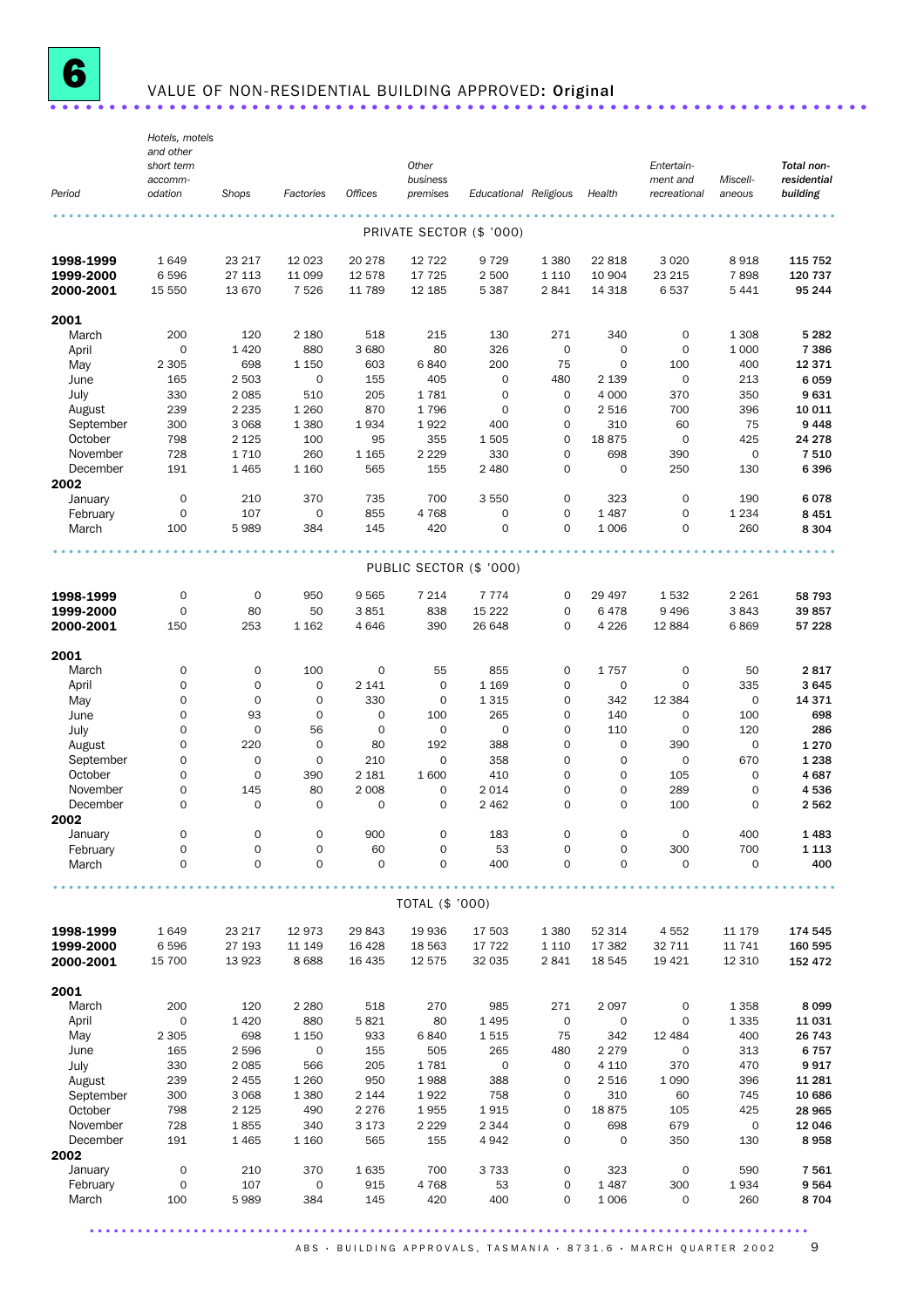

# BUILDING APPROVED IN STATISTICAL AREAS—Mar Qtr 2002 .................................................................. ....

DWELLINGS (no.)............ VALUE (\$'000)...........................................................

|                                          |                |                                    |                |                         |                          | Alterations    |                 |                   |                    |
|------------------------------------------|----------------|------------------------------------|----------------|-------------------------|--------------------------|----------------|-----------------|-------------------|--------------------|
|                                          |                | New other                          |                |                         | New other                | and additions  | Total           | Non-              |                    |
|                                          | New            | residential                        | Total          | New                     | residential              | to residential | residential     | residential       | Total              |
|                                          | houses         | building                           | dwellings(a)   | houses                  | building                 | buildings(b)   | building        | building          | building           |
|                                          |                |                                    |                |                         |                          |                |                 |                   |                    |
|                                          |                |                                    |                | STATISTICAL LOCAL AREAS |                          |                |                 |                   |                    |
| <b>TASMANIA</b>                          | 529            | 69                                 | 602            | 61 534                  | 4 1 4 2                  | 12 350         | 78 025          | 25829             | 103 854            |
| <b>Greater Hobart (SD)</b>               | 237            | 11                                 | 251            | 30 249                  | 1 1 1 2                  | 7 1 4 9        | 38 510          | 8562              | 47 072             |
| Greater Hobart (SSD)                     | 237            | 11                                 | 251            | 30 249                  | 1 1 1 2                  | 7 1 4 9        | 38 510          | 8 5 6 2           | 47 072             |
| Brighton (M)                             | 18             | $\mathbf 0$                        | 18             | 1895                    | 0                        | 147            | 2 0 4 2         | $\mathbf 0$       | 2042               |
| Clarence (C)                             | 56             | $\overline{4}$                     | 60             | 8 2 7 6                 | 320                      | 1 1 6 1        | 9757            | 1819              | 11 576             |
| Derwent Valley (M)-Pt A                  | 9              | $\mathbf 0$                        | 9              | 908                     | 0                        | 90             | 998             | 0                 | 998                |
| Glenorchy (C)                            | 46             | $\mathbf 0$                        | 46             | 4880                    | $\mathbf 0$              | 1 0 2 0        | 5901            | 200               | 6 1 0 1            |
| Hobart (C)-Inner                         | $\mathbf 0$    | $\mathbf 0$                        | $\mathbf 0$    | 0                       | $\mathbf 0$              | $\mathbf 0$    | 0               | 680               | 680                |
| Hobart (C)-Remainder                     | 33             | $\overline{7}$                     | 43             | 5 3 9 8                 | 792                      | 3 6 2 4        | 9814            | 2 1 9 3           | 12 007             |
| Kingborough (M)-Pt A                     | 58             | $\mathbf 0$                        | 58             | 7 4 5 1                 | $\mathbf 0$              | 1 0 5 2        | 8502            | 3670              | 12 172             |
| Sorell (M)-Pt A                          | 17             | $\mathbf 0$                        | 17             | 1441                    | $\mathbf 0$              | 55             | 1496            | 0                 | 1496               |
| Southern (SD)                            | 49             | 0                                  | 49             | 3718                    | 0                        | 690            | 4 4 0 8         | 963               | 5371               |
| Southern (SSD)                           | 49             | $\overline{O}$                     | 49             | 3718                    | $\mathcal{O}$            | 690            | 4 4 0 8         | 963               | 5371               |
| Central Highlands (M)                    | $\overline{7}$ | $\mathbf 0$                        | $\overline{7}$ | 344                     | $\mathbf 0$              | 60             | 404             | 63                | 467                |
| Derwent Valley (M)-Pt B                  | $\overline{4}$ | $\mathbf 0$                        | $\overline{4}$ | 284                     | $\mathbf 0$              | 15             | 299             | $\mathbf 0$       | 299                |
| Glamorgan/Spring Bay (M)                 | 5              | $\mathbf 0$                        | 5              | 550                     | $\mathbf 0$              | 60             | 610             | 900               | 1510               |
| Huon Valley (M)                          | 18             | $\mathbf 0$                        | 18             | 1 3 6 1                 | $\mathbf 0$              | 338            | 1699            | $\mathbf 0$       | 1699               |
| Kingborough (M)-Pt B                     | $\overline{7}$ | $\mathbf 0$                        | $\overline{7}$ | 517                     | $\mathbf 0$              | 170            | 687             | 0                 | 687                |
|                                          | $\overline{2}$ | $\mathbf 0$                        | $\overline{2}$ | 310                     | $\mathbf 0$              | 17             | 327             | 0                 | 327                |
| Sorell (M)-Pt B<br>Southern Midlands (M) | $\overline{2}$ | $\mathbf 0$                        | $\overline{2}$ |                         | $\mathbf 0$              | $\mathbf 0$    |                 | 0                 | 95                 |
|                                          | 4              | $\mathbf 0$                        | $\overline{4}$ | 95<br>257               | $\mathbf 0$              | 30             | 95<br>287       | 0                 | 287                |
| Tasman (M)                               |                |                                    |                |                         |                          |                |                 |                   |                    |
| Northern (SD)                            | 164            | 58                                 | 223            | 18 840                  | 3 0 3 0                  | 2 1 0 8        | 23 977          | 12 2 2 2          | 36 199             |
| Greater Launceston (SSD)                 | 149            | 58                                 | 208            | 17 714                  | 3 0 3 0                  | 1 1 5 4        | 21897           | 12 122            | 34 019             |
| George Town (M)-Pt A                     | $\mathbf{1}$   | $\mathbf 0$                        | $\mathbf 1$    | 30                      | 0                        | 60             | 90              | $\mathbf 0$       | 90                 |
| Launceston (C)-Inner                     | $\mathbf 0$    | $\mathbf 0$                        | $\mathbf 0$    | 0                       | $\mathbf 0$              | 10             | 10              | 100               | 110                |
| Launceston (C)-Pt B                      | 111            | 58                                 | 169            | 12 940                  | 3 0 3 0                  | 656            | 16 626          | 10 645            | 27 27 1            |
| Meander Valley (M)-Pt A                  | 11             | $\mathbf 0$                        | 11             | 1 3 5 9                 | $\mathbf 0$              | $\mathbf 0$    | 1 3 5 9         | $\mathbf 0$       | 1 3 5 9            |
| Northern Midlands (M)-Pt A               | $\overline{7}$ | $\mathbf 0$                        | $\overline{7}$ | 545                     | $\mathbf 0$              | 75             | 620             | 110               | 730                |
| West Tamar (M)-Pt A                      | 19             | $\mathbf 0$                        | 20             | 2840                    | $\mathbf 0$              | 353            | 3 1 9 3         | 1 2 6 7           | 4 4 6 0            |
| Central North (SSD)                      | 6              | 0                                  | 6              | 528                     | 0                        | 562            | 1090            | 0                 | 1090               |
| George Town (M)-Pt B                     | $\mathbf{1}$   | $\mathbf 0$                        | $\mathbf 1$    | 35                      | $\mathbf 0$              | $\mathbf 0$    | 35              | 0                 | 35                 |
| Launceston (C)-Pt C                      | $1\,$          | $\mathbf 0$                        | $\mathbf 1$    | 50                      | 0                        | 309            | 359             | 0                 | 359                |
| Meander Valley (M)-Pt B                  | 3              | $\mathbf 0$                        | 3              | 417                     | $\mathbf 0$              | 214            | 631             | 0                 | 631                |
| Northern Midlands (M)-Pt B               | $\mathbf{O}$   | $\mathbf 0$                        | $\mathbf 0$    | 0                       | $\mathbf 0$              | 25             | 25              | 0                 | 25                 |
| West Tamar (M)-Pt B                      | $\mathbf{1}$   | $\mathbf 0$                        | $\mathbf 1$    | 26                      | $\mathbf 0$              | 14             | 40              | 0                 | 40                 |
| North Eastern (SSD)                      | 9              | 0                                  | 9              | 598                     | $\mathcal{O}$            | 393            | 991             | 100               | 1091               |
| Break O'Day (M)                          | 3              | $\mathsf{O}\xspace$                | 3              | 188                     | 0                        | 65             | 253             | 0                 | 253                |
| Dorset (M)                               | 6              | $\mathsf{O}\xspace$                | 6              | 410                     | 0                        | 171            | 581             | 100               | 681                |
| Flinders (M)                             | $\mathbf 0$    | $\mathbf 0$                        | $\mathbf 0$    | $\mathbf 0$             | $\mathbf 0$              | 157            | 157             | 0                 | 157                |
| Mersey-Lyell (SD)                        | 79             | 0                                  | 79             | 8727                    | 0                        | 2 4 0 3        | 11 129          | 4 0 8 2           | 15 2 11            |
| Burnie-Devonport (SSD)                   | 52             | ${\cal O}$                         | 52             | 5822                    | 0                        | 1753           | 7575            | 2 7 8 2           | 10 357             |
| Burnie (C)-Pt A                          | 4              | $\mathsf{O}\xspace$                | 4              | 539                     | 0                        | 324            | 864             |                   | 949                |
| Central Coast (M)-Pt A                   |                | $\mathbf 0$                        |                |                         |                          |                |                 | 85                |                    |
| Devonport (C)                            | 13<br>18       | $\mathsf{O}\xspace$                | 13<br>18       | 1 4 4 2<br>1954         | 0<br>0                   | 483<br>561     | 1925<br>2 5 1 5 | 410               | 2 3 3 5<br>4 7 4 9 |
| Latrobe (M)-Pt A                         |                |                                    |                |                         |                          |                |                 | 2 2 3 4           |                    |
| Waratah/Wynyard (M)-Pt A                 | 12<br>5        | $\mathsf{O}\xspace$<br>$\mathbf 0$ | 12<br>5        | 1387<br>500             | 0<br>$\mathsf{O}\xspace$ | 159<br>226     | 1546<br>726     | $\mathsf O$<br>53 | 1546<br>779        |
|                                          |                |                                    |                |                         |                          |                |                 |                   |                    |

10 ABS · BUILDING APPROVALS, TASMANIA · 8731.6 · MARCH QUARTER 2002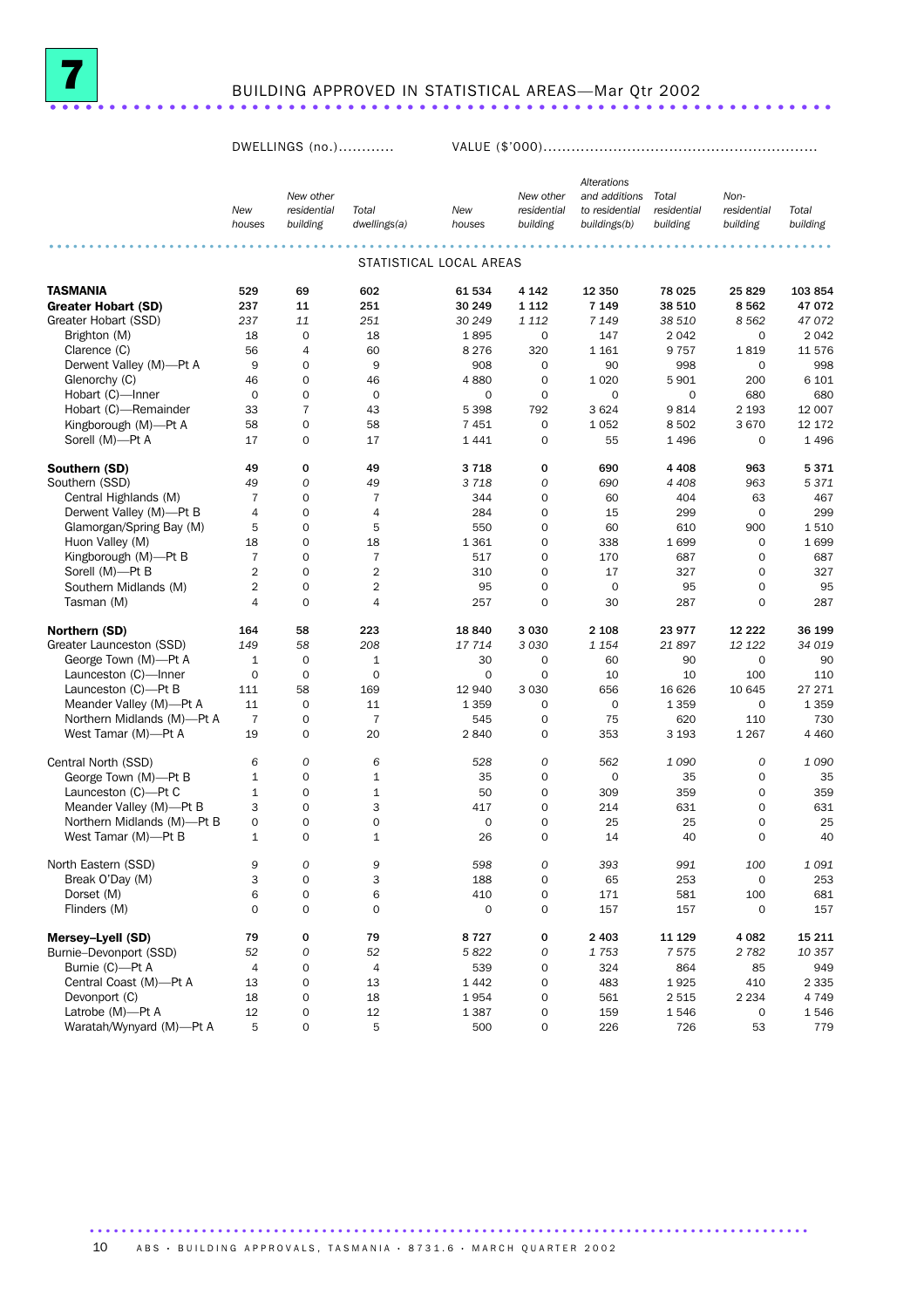

# BUILDING APPROVED IN STATISTICAL AREAS—Mar Qtr 2002 *continued* ..................................................................... .

#### DWELLINGS (no.)........... VALUE (\$'000)..............................................................

|                           | <b>New</b><br>houses | New other<br>residential<br>building | Total<br>dwellings(a) | New<br>houses           | New other<br>residential<br>building | Alterations<br>and additions<br>to residential<br>buildings(b) | Total<br>residential<br>building | Non-<br>residential<br>building | Total<br>building |
|---------------------------|----------------------|--------------------------------------|-----------------------|-------------------------|--------------------------------------|----------------------------------------------------------------|----------------------------------|---------------------------------|-------------------|
|                           |                      |                                      |                       | STATISTICAL LOCAL AREAS |                                      |                                                                |                                  |                                 |                   |
| North Western Rural (SSD) | 26                   | 0                                    | 26                    | 2884                    | 0                                    | 650                                                            | 3 5 3 4                          | 1 300                           | 4834              |
| Burnie (C)-Pt B           | 1                    | $\mathbf 0$                          | 1                     | 109                     | 0                                    | 76                                                             | 185                              | 0                               | 185               |
| Central Coast (M)-Pt B    | 3                    | $\mathbf 0$                          | 3                     | 197                     | 0                                    | 150                                                            | 347                              | 108                             | 455               |
| Circular Head (M)         | 10                   | $\mathbf 0$                          | 10                    | 1 3 6 0                 | 0                                    | 126                                                            | 1 4 8 6                          | $\Omega$                        | 1 4 8 6           |
| Kentish (M)               | 6                    | $\mathbf 0$                          | 6                     | 757                     | 0                                    | 117                                                            | 875                              | 1 1 9 2                         | 2 0 6 7           |
| King Island (M)           | 4                    | $\mathbf 0$                          | 4                     | 301                     | 0                                    | 90                                                             | 391                              | 0                               | 391               |
| Latrobe (M)-Pt B          | $1\,$                | $\mathbf 0$                          | $\mathbf{1}$          | 100                     | 0                                    | 33                                                             | 133                              | 0                               | 133               |
| Waratah/Wynyard (M)-Pt B  | $\mathbf 1$          | $\mathbf 0$                          | 1                     | 60                      | 0                                    | 58                                                             | 118                              | 0                               | 118               |
| Lyell (SSD)               | 1                    | $\mathcal{O}$                        | 1                     | 20                      | $\mathcal{O}$                        | 0                                                              | 20                               | $\mathcal{O}$                   | 20                |
| West Coast (M)            | $\mathbf{1}$         | $\mathbf 0$                          | $\mathbf{1}$          | 20                      | $\mathbf 0$                          | $\mathbf 0$                                                    | 20                               | $\mathbf 0$                     | 20                |
|                           |                      |                                      |                       |                         |                                      |                                                                |                                  |                                 |                   |
|                           |                      |                                      |                       | STATISTICAL DISTRICT    |                                      |                                                                |                                  |                                 |                   |
| Launceston                | 149                  | 58                                   | 208                   | 17 714                  | 3 0 3 0                              | 1 1 5 4                                                        | 21897                            | 12 122                          | 34 019            |
| Burnie-Devonport          | 52                   | 0                                    | 52                    | 5822                    | 0                                    | 1753                                                           | 7575                             | 2 7 8 2                         | 10 357            |
|                           |                      |                                      |                       |                         |                                      |                                                                |                                  |                                 |                   |

(a) Includes conversions and dwelling units approved as part of alterations and additions or the construction of non–residential buildings.

(b) Refer to Explanatory Notes paragraph 16.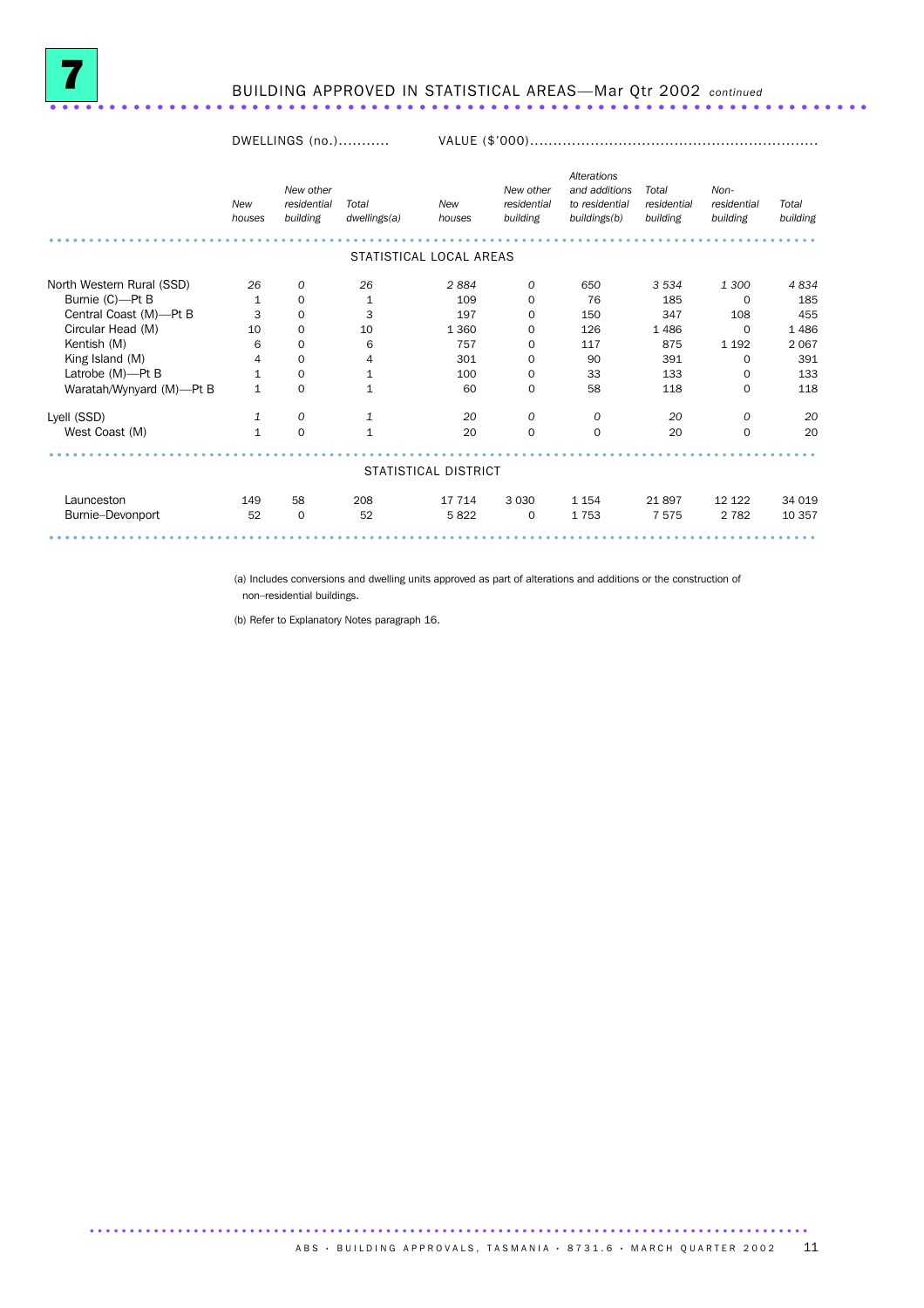# E X P L A N A T O R Y N O T E S

| INTRODUCTION       | 1 This publication presents monthly details of building work approved.                                                                                                                                                                                                                                                                                                                                                                                                                                                                                                                                                                                                                                                                     |
|--------------------|--------------------------------------------------------------------------------------------------------------------------------------------------------------------------------------------------------------------------------------------------------------------------------------------------------------------------------------------------------------------------------------------------------------------------------------------------------------------------------------------------------------------------------------------------------------------------------------------------------------------------------------------------------------------------------------------------------------------------------------------|
| SCOPE AND COVERAGE | <b>2</b> Statistics of building work approved are compiled from:<br>permits issued by local government authorities and other principal certifying<br>authorities;<br>contracts let or day labour work authorised by Commonwealth, State,<br>Ξ<br>semi-government and local government authorities;<br>major building approvals in areas not subject to normal administrative<br>٠<br>approval e.g. building on remote mine sites.                                                                                                                                                                                                                                                                                                          |
|                    | <b>3</b> The scope of the survey comprises the following:<br>construction of new buildings;<br>Ξ<br>alterations and additions to existing buildings;<br>п<br>approved non-structural renovation and refurbishment work;<br>approved installation of integral building fixtures.                                                                                                                                                                                                                                                                                                                                                                                                                                                            |
|                    |                                                                                                                                                                                                                                                                                                                                                                                                                                                                                                                                                                                                                                                                                                                                            |
|                    | 4 From July 1990, the statistics include:<br>all approved new residential building valued at \$10,000 or more;<br>approved alterations and additions to residential building valued at \$10,000 or<br>more;<br>all approved non-residential building jobs valued at \$50,000 or more.<br>٠                                                                                                                                                                                                                                                                                                                                                                                                                                                 |
|                    | <b>5</b> Excluded from the statistics is construction activity not defined as building<br>(e.g. roads, bridges, railways, earthworks, etc.). Statistics for this activity can be<br>found in Engineering Construction Activity, Australia (Cat. no. 8762.0).                                                                                                                                                                                                                                                                                                                                                                                                                                                                               |
| VALUE DATA         | 6 Statistics on the value of building work approved are derived by aggregating the<br>estimated 'value of building work when completed' as reported on building<br>approval documents provided to local councils or other building approval<br>authorities. Conceptually these value data should exclude the value of land and<br>landscaping but include site preparation costs. These estimates are usually a<br>reliable indicator of the completed value of 'houses'. However, for 'other<br>residential buildings' and 'non-residential' buildings, they can differ significantly<br>from the completed value of the building as final costs and contracts have not been<br>established before council approval is sought and gained. |
|                    | 7 The ABS generally accepts values provided by approving bodies. Every effort is<br>made to ensure data are provided on a consistent basis, however, there may be<br>instances where value reported does not reflect the building completion value. For<br>example, the reported value for most project homes is the contract price, which<br>may include the cost of site preparation and landscaping. In other cases where a<br>builder is contract to construct a dwelling based on the owner's plans, the value<br>may only be the builder's costs. Some councils do not use the value on approval<br>documents, instead deriving a value based on floor are and type of structure.                                                    |
|                    | 8 From July 2000, value data includes the Goods and Services Tax (GST) for<br>residential and non-residential building approvals. The ABS has consulted with<br>councils and other approving authorities to ensure that approval values are<br>reported inclusive of GST. Where it was identified by a council or other approving<br>authority that approvals submitted from its jurisdiction were on a GST-exclusive<br>basis, the ABS has made adjustments to the data to ensure that values were<br>consistent with other data collected were inclusive of GST.                                                                                                                                                                         |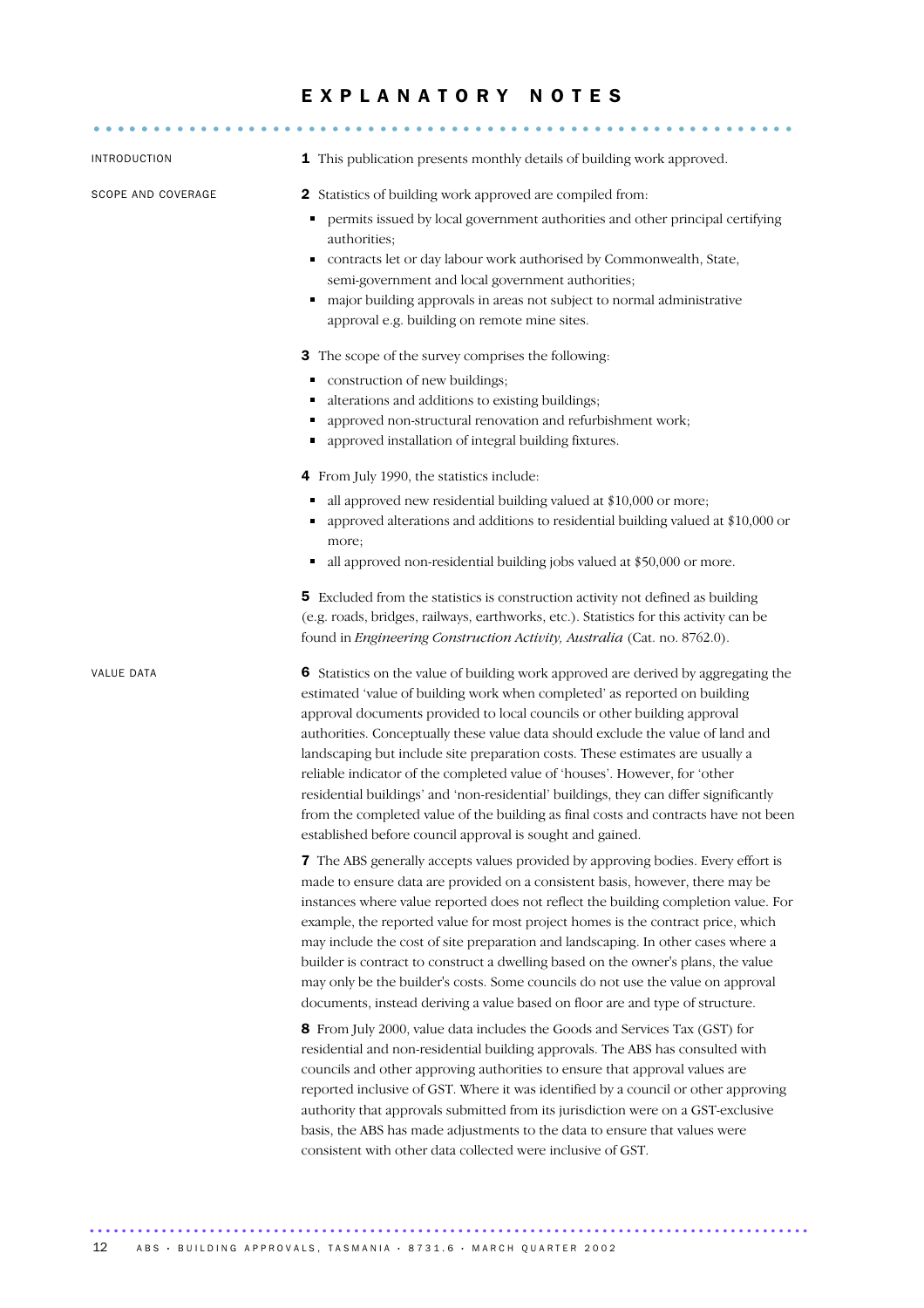## EXPLANATORY NOTES

........................................................... .....

| OWNERSHIP                       | 9 Building ownership is classified as either public or private sector and is based on<br>the sector of intended owner of the completed building at the time of approval.<br>Residential buildings constructed by private sector builders under government<br>housing authority schemes are classified as public sector when the authority has<br>contracted, or intends to contract, to purchase the building on or before<br>completion. |
|---------------------------------|-------------------------------------------------------------------------------------------------------------------------------------------------------------------------------------------------------------------------------------------------------------------------------------------------------------------------------------------------------------------------------------------------------------------------------------------|
| <b>BUILDING CLASSIFICATIONS</b> | <b>10</b> Building approvals are classified both by the Type of Building (e.g. 'house',<br>'factory') and by the Type of Work involved (e.g. 'new', 'alterations and additions'<br>and 'conversions'). These classifications are often used in conjunction with each<br>other in this publication and are defined in the Glossary.                                                                                                        |
|                                 | 11 The Type of Building classification refers to the intended major function of a<br>building. A building which is ancillary to other buildings or forms a part of a group<br>of related buildings is classified to the function of the specific building, not to the<br>function of the group as a whole.                                                                                                                                |
|                                 | 12 An example is the treatment of building work approved for a factory complex.<br>For instance, a detached administration building would be classified to Offices, a<br>detached cafeteria building to Shops, while the factory buildings would be<br>classified to Factories.                                                                                                                                                           |
|                                 | 13 An exception to this rule is the treatment of group accommodation buildings.<br>For example, a student accommodation building on a university campus would be<br>classified to Education.                                                                                                                                                                                                                                              |
|                                 | 14 In the case of a large multi-function building, which at the time of approval is<br>intended to have more than one purpose (e.g. a hotel/shops/casino project), the<br>ABS endeavours to split the approval details according to each main function.                                                                                                                                                                                   |
|                                 | 15 Where this is not possible because separate details cannot be obtained, the<br>building is classified to the predominant function of the building on the basis of<br>the function which represents the highest proportion of the total value of the<br>project.                                                                                                                                                                        |
|                                 | 16 The Type of Work classification refers to the building activity carried out.<br>Conversion jobs are shown separately in tables 1 and 2. However, in other tables<br>they are included within existing categories, as follows: in table 7 they are included<br>in the appropriate Type of Building and 'Alterations and additions to residential<br>buildings' category.                                                                |
| SEASONAL ADJUSTMENTS            | 17 Seasonal adjustment is a means of removing the estimated effects of seasonal<br>variation from the series so that the effects of other influences can be more clearly<br>recognised.                                                                                                                                                                                                                                                   |
|                                 | 18 In the seasonal adjustment of series, account has been taken of both normal<br>seasonal factors and 'trading day' effects arising from the varying numbers of<br>Sundays, Mondays, Tuesdays, etc. in the month. Adjustment has also been made<br>for the influence of Easter which may affect the March and April estimates<br>differently.                                                                                            |
|                                 | 19 Seasonal adjustment does not remove from the series the effect of irregular or<br>non-seasonal influences (e.g. the approval of large projects or a change in the<br>administrative arrangements of approving authorities).                                                                                                                                                                                                            |
|                                 | 20 Some of the component series have been seasonally adjusted independently.<br>Therefore, the adjusted components may not add to the adjusted totals.                                                                                                                                                                                                                                                                                    |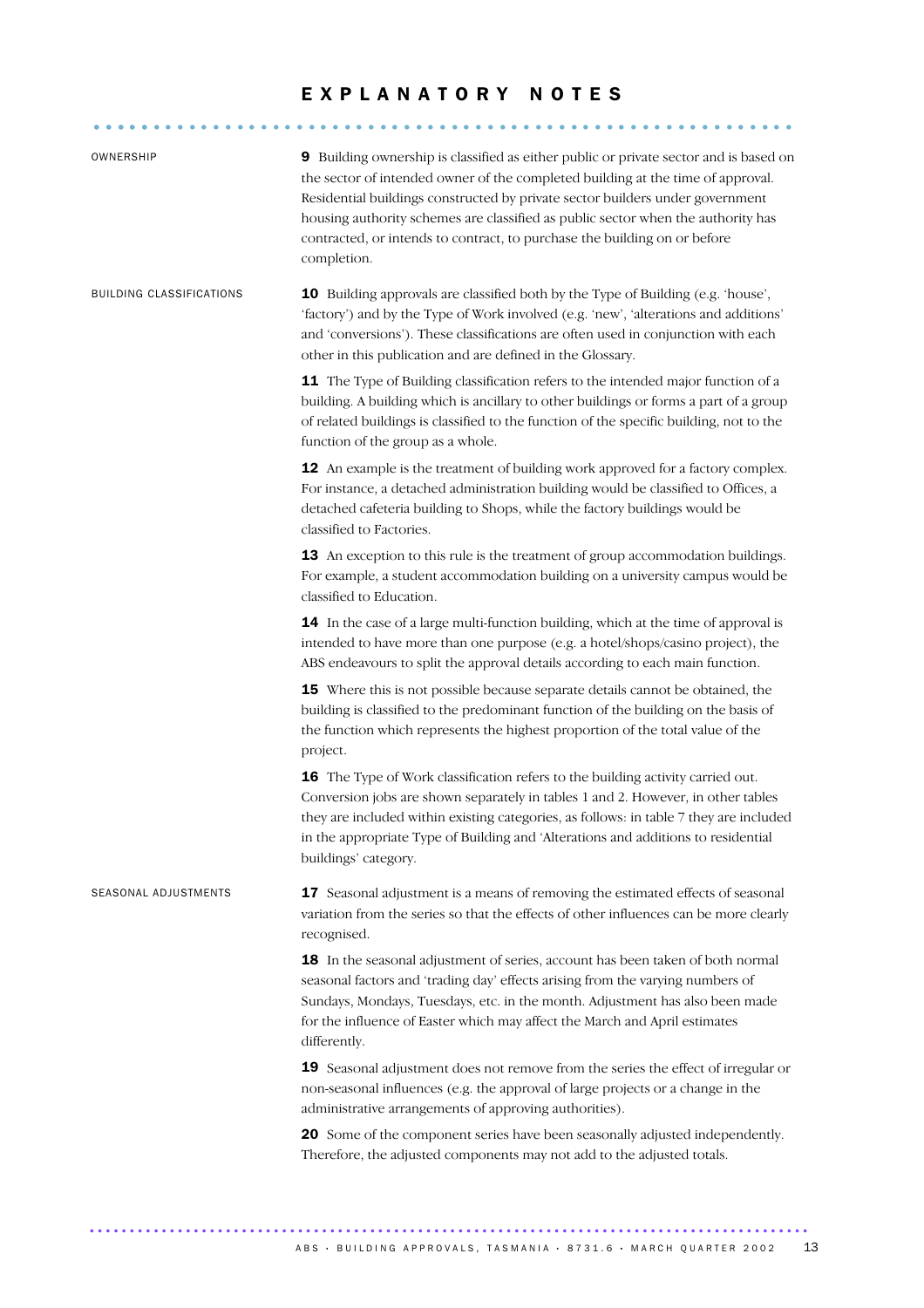### E X P L A N A T O R Y N O T E S

........................................................... .....

| SEASONAL ADJUSTMENT continued                                | 21 As happens with all seasonally adjusted series, the seasonal factors are<br>reviewed annually to take account of each additional year's data. The timing of this<br>review may vary and when appropriate will be notified in the 'Data Notes' section<br>of this publication.                                                                                                                                                                                                                                                                                                                                                                                                                                                           |
|--------------------------------------------------------------|--------------------------------------------------------------------------------------------------------------------------------------------------------------------------------------------------------------------------------------------------------------------------------------------------------------------------------------------------------------------------------------------------------------------------------------------------------------------------------------------------------------------------------------------------------------------------------------------------------------------------------------------------------------------------------------------------------------------------------------------|
| <b>TREND ESTIMATES</b>                                       | 22 Smoothing seasonally adjusted series reduces the impact of the irregular<br>component of the seasonally adjusted series and creates trend estimates. For<br>monthly series, these trend estimates are derived by applying a 13–term<br>Henderson-weighted moving average to all months of the seasonally adjusted<br>series except the last six months. Trend series are created for the last six months<br>by applying surrogates of the Henderson moving average to the seasonally<br>adjusted series. For further information, see Information Paper: A Guide to<br>Interpreting Time Series-Monitoring 'Trends': an Overview (Cat. no. 1348.0) or<br>contact the Assistant Director, Time Series Analysis on Canberra 02 6252 6076. |
|                                                              | 23 While the smoothing techniques described in paragraph 22 enable trend<br>estimates to be produced for the latest few periods, they do result in revisions to<br>the trend estimates as new data becomes available. Generally, revisions become<br>smaller over time and, after three months, usually have a negligible impact on the<br>series. Revisions to the original data and re-analysis of seasonal factors may also<br>lead to revisions to the trend.                                                                                                                                                                                                                                                                          |
| CHAIN VOLUME MEASURES                                        | 24 The chain volume measures appearing in this publication are annually<br>re-weighted chain Laspeyres indexes referenced to current price values in a chosen<br>reference year. The reference year will updated annually in the September<br>publication. While current price estimates reflect both price and volume changes,<br>chain volume estimates measure changes in value after the direct effects of price<br>changes have been eliminated and therefore only reflect volume changes. The<br>direct impact of the GST is a price change, and hence is removed from chain<br>volume estimates.                                                                                                                                    |
|                                                              | 25 Further information on the nature and concepts of chain volume measures is<br>contained in the ABS publication Information Paper: Introduction of Chain<br>Volume Measures in the Australian National Accounts (Cat. no. 5248.0).                                                                                                                                                                                                                                                                                                                                                                                                                                                                                                       |
| AUSTRALIAN STANDARD<br>GEOGRAPHICAL CLASSIFICATION<br>(ASGC) | 26 Area statistics are now being classified to the Australian Standard<br>Geographical Classification (ASGC), 2001 Edition (Cat. no. 1216.0), effective from<br>1 July 2001, and ASGC terminology has been adopted in the presentation of<br>building statistics.                                                                                                                                                                                                                                                                                                                                                                                                                                                                          |
| ABS DATA AVAILABLE ON REQUEST                                | 27 As well as the statistics included in this and related publications, the ABS may<br>have other relevant data available on request. Inquiries should be made to the                                                                                                                                                                                                                                                                                                                                                                                                                                                                                                                                                                      |

National Information and Referral Service on 1300 135 070.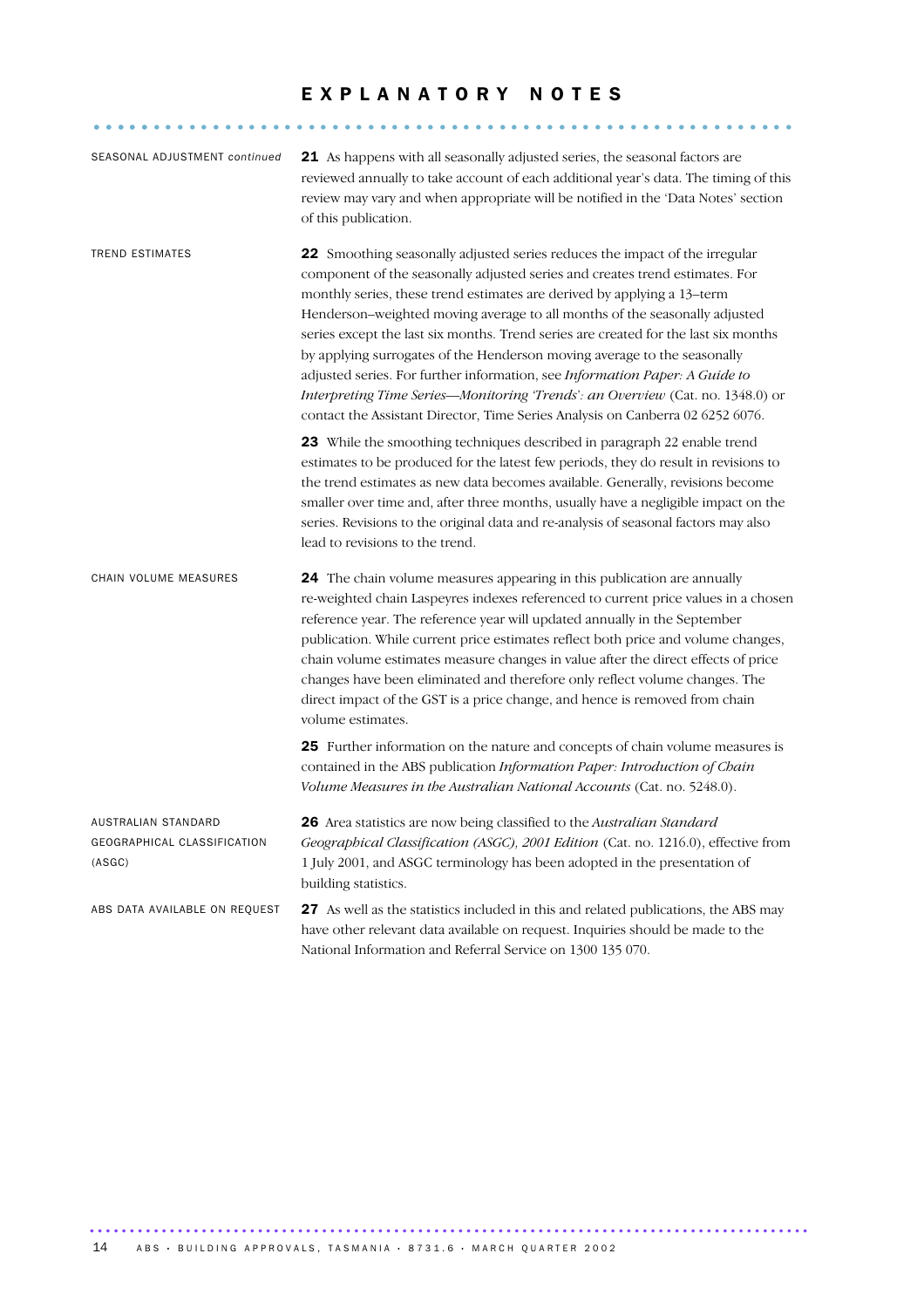# E X P L A N A T O R Y N O T E S ........................................................... .....

- RELATED PUBLICATIONS 28 Users may also wish to refer to the following publications:
	- *Building Activity, Australia* (Cat. no. 8752.0)
	- *Building Activity, Australia: Dwelling Unit Commencements* (Cat. no. 8750.0)
	- *Building Activity, Tasmania* (Cat. no. 8752.6)
	- *Building Approvals, Australia* (Cat. no. 8731.0)
	- *Construction Work Done, Australia, Preliminary* (Cat. no. 8755.0)
	- *Engineering Construction Activity, Australia* (Cat. no. 8762.0)
	- *House Price Indexes: Eight Capital Cities* (Cat. no. 6416.0)
	- *Housing Finance for Owner Occupation, Australia* (Cat. no. 5609.0)
	- *Producer Price Indexes, Australia* (Cat. no. 6427.0)

29 While building approvals value series are shown inclusive of GST, this is different to the value series shown in the Building Activity publications (Cat. nos 8752.0, 8752.6 and 8755.0), in which residential work will be published inclusive of GST and non-residential work exclusive of GST. In the *Engineering Construction Activity, Australia* (Cat. no. 8762.0) all values will exclude GST.

30 When figures have been rounded, discrepancies may occur between sums of the component items and totals.

SYMBOLS AND OTHER USAGES n.a. not available

- 
- C City
- M Municipality
- SD Statistical Division
- SSD Statistical Subdivision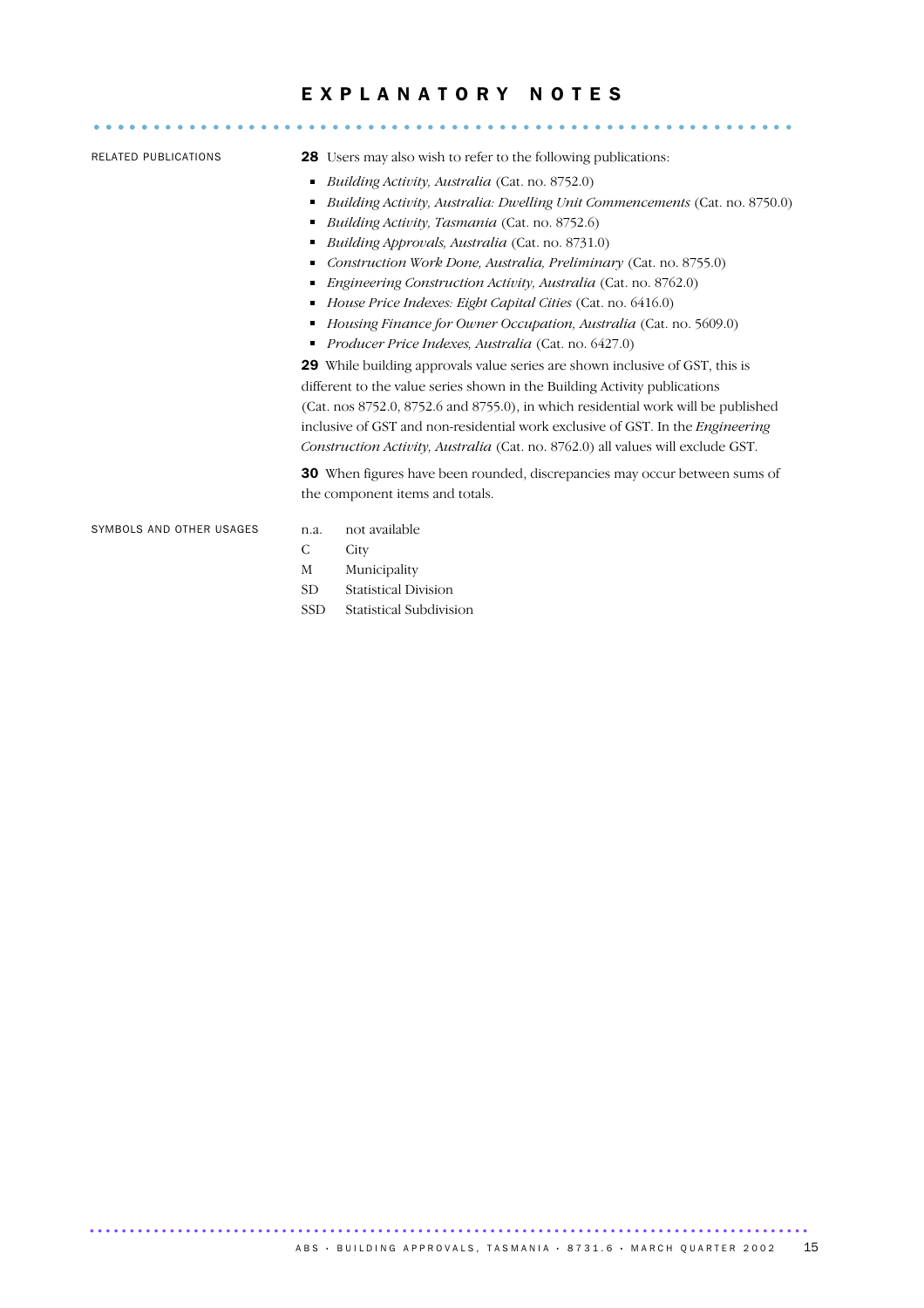### G L O S S A R Y

.......................................................... .......

| Alterations and additions                             | Building activity carried out on existing buildings. Includes adding to or<br>diminishing floor area, altering the structural design of a building and affixing<br>rigid components which are integral to the functioning of the building.                                                                                                                                                                                                                                                                                                                                                                                                                                                                                                                                                                                                                                               |
|-------------------------------------------------------|------------------------------------------------------------------------------------------------------------------------------------------------------------------------------------------------------------------------------------------------------------------------------------------------------------------------------------------------------------------------------------------------------------------------------------------------------------------------------------------------------------------------------------------------------------------------------------------------------------------------------------------------------------------------------------------------------------------------------------------------------------------------------------------------------------------------------------------------------------------------------------------|
| Alterations and additions to<br>residential buildings | Alterations and additions carried out on existing residential buildings, which may<br>result in the creation of new dwelling units. See also Explanatory Notes<br>paragraph 16.                                                                                                                                                                                                                                                                                                                                                                                                                                                                                                                                                                                                                                                                                                          |
| <b>Building</b>                                       | A building is a rigid, fixed and permanent structure which has a roof. Its intended<br>purpose is primarily to house people, plant, machinery, vehicles, goods or<br>livestock. An integral feature of a building's design is the provision for regular<br>access by persons in order to satisfy its intended use.                                                                                                                                                                                                                                                                                                                                                                                                                                                                                                                                                                       |
| Conversion                                            | Building activity which converts a non-residential building to a residential<br>building, e.g. conversion of a warehouse to residential apartments. Conversion is<br>considered to be a special type of alteration, and these jobs have been separately<br>identified as such from the July 1996 reference month, though they have only<br>appeared separately in this publication from the April 1998 issue. Prior to that<br>issue, conversions were published as part of the 'Conversions, etc.' category or<br>included elsewhere within a table. Prior to July 1996, table 1 includes the number<br>of Conversions in the 'Alterations and additions to residential buildings' category<br>while table 2 includes the value of Conversions in the 'Alterations and additions<br>to residential buildings, creating dwellings' category. See also Explanatory Notes<br>paragraph 16. |
| Dwelling unit                                         | A dwelling unit is a self-contained suite of rooms, including cooking and bathing<br>facilities and intended for long-term residential use. Regardless of whether they<br>are self-contained or not, units within buildings offering institutional care<br>(e.g. hospitals) or temporary accommodation (e.g. motels, hostels and holiday<br>apartments) are not defined as dwelling units. Such units are included in the<br>appropriate category of non-residential building approvals. Dwelling units can be<br>created in one of four ways: through new work to create a residential building;<br>through alteration/addition work to an existing residential building; through<br>either new or alteration/addition work on non-residential building or through<br>conversion of a non-residential building to a residential building.                                               |
| Educational                                           | Includes schools, colleges, kindergartens, libraries, museums and universities.                                                                                                                                                                                                                                                                                                                                                                                                                                                                                                                                                                                                                                                                                                                                                                                                          |
| Entertainment and<br>recreational                     | Includes clubs, cinemas, sport and recreation centres.                                                                                                                                                                                                                                                                                                                                                                                                                                                                                                                                                                                                                                                                                                                                                                                                                                   |
| Factories                                             | Includes paper mills, oil refinery buildings, brickworks and powerhouses.                                                                                                                                                                                                                                                                                                                                                                                                                                                                                                                                                                                                                                                                                                                                                                                                                |
| Flats, units or apartments                            | Dwellings not having their own private grounds and usually sharing a common<br>entrance, foyer or stairwell.                                                                                                                                                                                                                                                                                                                                                                                                                                                                                                                                                                                                                                                                                                                                                                             |
| Health                                                | Includes hospitals, nursing homes, surgeries, clinics and medical centres.                                                                                                                                                                                                                                                                                                                                                                                                                                                                                                                                                                                                                                                                                                                                                                                                               |
| Hotels, motels and other short<br>term accommodation  | Includes hostels, boarding houses, guest houses, and holiday apartment<br>buildings.                                                                                                                                                                                                                                                                                                                                                                                                                                                                                                                                                                                                                                                                                                                                                                                                     |
| House                                                 | A house is a detached building primarily used for long term residential purposes.<br>It consists of one dwelling unit. For instance, detached 'granny flats' and<br>detached dwelling units (e.g. caretaker's residences) associated with a<br>non-residential building are defined as houses.                                                                                                                                                                                                                                                                                                                                                                                                                                                                                                                                                                                           |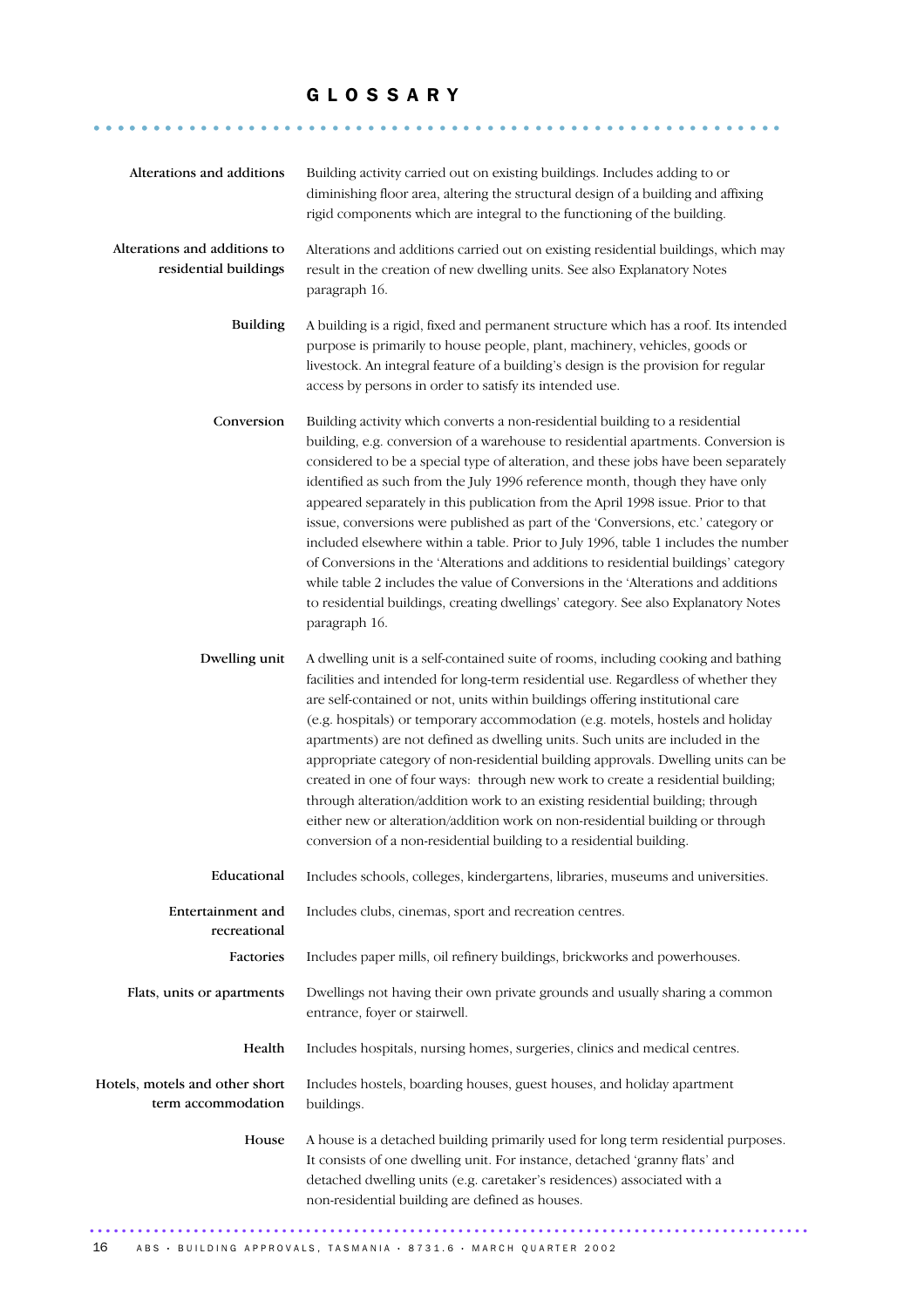## G L O S S A R Y

.......................................................... .......

| Miscellaneous                                       | Includes justice and defence buildings, welfare and charitable homes, prisons and<br>reformatories, maintenance camps, farming and livestock buildings, veterinary<br>clinics, child-minding centres, police stations and public toilets.                                                                                                                                                                                                                                                                                                                                                                                                                                                                                                                                                                                                                       |
|-----------------------------------------------------|-----------------------------------------------------------------------------------------------------------------------------------------------------------------------------------------------------------------------------------------------------------------------------------------------------------------------------------------------------------------------------------------------------------------------------------------------------------------------------------------------------------------------------------------------------------------------------------------------------------------------------------------------------------------------------------------------------------------------------------------------------------------------------------------------------------------------------------------------------------------|
| New building work                                   | Building activity which will result in the creation of a building which previously<br>did not exist.                                                                                                                                                                                                                                                                                                                                                                                                                                                                                                                                                                                                                                                                                                                                                            |
| New other residential<br>buildings                  | Building activity which will result in the creation of a residential building other<br>than a house, which previously did not exist.                                                                                                                                                                                                                                                                                                                                                                                                                                                                                                                                                                                                                                                                                                                            |
| New residential                                     | Building activity which will result in the creation of any residential building<br>(house or other residential) which previously did not exist.                                                                                                                                                                                                                                                                                                                                                                                                                                                                                                                                                                                                                                                                                                                 |
| Non-residential building                            | A non-residential building is primarily intended for purposes other than long<br>term residential purposes. Note that, on occasions, one or more dwelling units<br>may be created through non-residential building activity. Prior to the April 1998<br>issue of this publication, they have been included in the 'Conversions, etc.'<br>column in tables showing dwelling units approved. They are now identified<br>separately (e.g. see table 1). However, the value of these dwelling units cannot be<br>separated out from that of the non-residential building which they are part of,<br>therefore the value associated with these remain in the appropriate<br>Non-residential category.                                                                                                                                                                |
| Offices                                             | Includes banks, post offices and council chambers.                                                                                                                                                                                                                                                                                                                                                                                                                                                                                                                                                                                                                                                                                                                                                                                                              |
| Other business premises                             | Includes warehouses, service stations, transport depots and terminals, electricity<br>substation buildings, telephone exchanges, broadcasting and film studios.                                                                                                                                                                                                                                                                                                                                                                                                                                                                                                                                                                                                                                                                                                 |
| Other dwellings                                     | Includes all dwellings other than houses. They can be created by: the creation of<br>new other residential buildings (e.g. flats); alteration/addition work to an existing<br>residential building; either new or alteration/addition work on a non-residential<br>building; conversion of a non-residential building to a residential building<br>creating more than one dwelling unit.                                                                                                                                                                                                                                                                                                                                                                                                                                                                        |
| Other residential building                          | An other residential building is a building other than a house primarily used for<br>long-term residential purposes. An other residential building contains more than<br>one dwelling unit. Other residential buildings are coded to the following<br>categories: semi-detached, row or terrace house or townhouse with one storey;<br>semi-detached, row or terrace house or townhouse with two or more storeys;<br>flat, unit or apartment in a building of one or two storeys; flat, unit or apartment<br>in a building of three storeys; flat, unit or apartment in a building of four or more<br>storeys; flat, unit or apartment attached to a house; other/number of storeys<br>unknown. The latter two categories are included with the semi-detached, row or<br>terrace house or townhouse with one storey category in table 3 of this<br>publication. |
| Religious                                           | Includes convents, churches, temples, mosques, monasteries and noviciates.                                                                                                                                                                                                                                                                                                                                                                                                                                                                                                                                                                                                                                                                                                                                                                                      |
| Residential building                                | A residential building is a building consisting of one or more dwelling units.<br>Residential buildings can be either houses or other residential buildings.                                                                                                                                                                                                                                                                                                                                                                                                                                                                                                                                                                                                                                                                                                    |
| Semi-detached, row or terrace<br>houses, townhouses | Dwellings having their own private grounds with no other dwellings above or<br>below.                                                                                                                                                                                                                                                                                                                                                                                                                                                                                                                                                                                                                                                                                                                                                                           |
| Shops                                               | Includes retail shops, restaurants, taverns and shopping arcades.                                                                                                                                                                                                                                                                                                                                                                                                                                                                                                                                                                                                                                                                                                                                                                                               |
|                                                     | 17<br>ABS • BUILDING APPROVALS, TASMANIA • 8731.6 • MARCH QUARTER 2002                                                                                                                                                                                                                                                                                                                                                                                                                                                                                                                                                                                                                                                                                                                                                                                          |